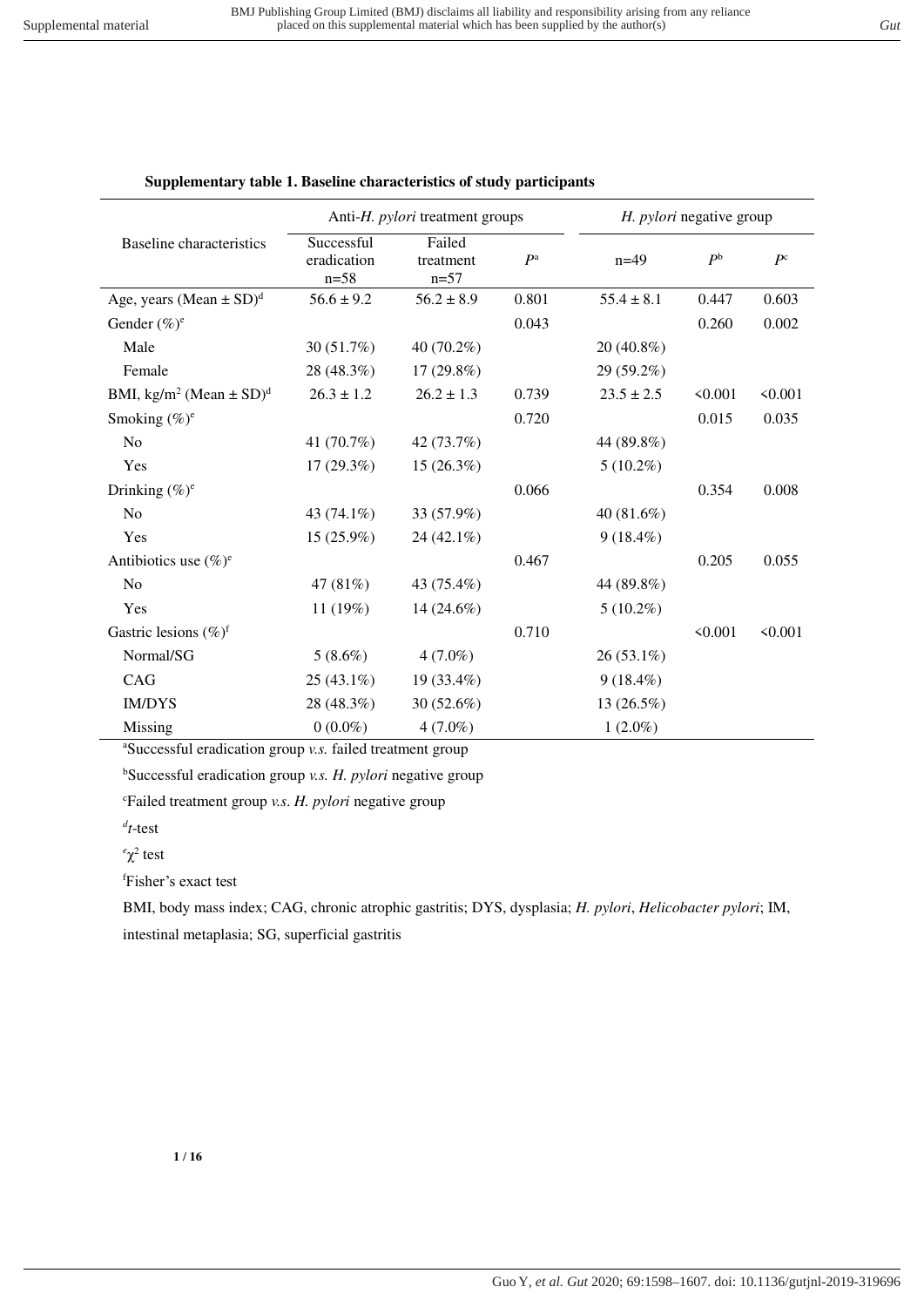## **Supplementary table 2. Significantly changed taxa after successful** *H. pylori* **eradication**

| Level                   | $\textbf{Taxa}^a$              | <b>Alteration</b><br>trend after<br>eradication | <b>Mean relative</b><br>abundance before<br>eradication | Mean relative<br>abundance after<br>eradication | Fold<br>changeb | $q$ value <sup><math>c</math></sup> |
|-------------------------|--------------------------------|-------------------------------------------------|---------------------------------------------------------|-------------------------------------------------|-----------------|-------------------------------------|
| <b>Gastric biopsies</b> |                                |                                                 |                                                         |                                                 |                 |                                     |
| Phylum                  | p_Cyanobacteria/Chloroplast    | ↑                                               | $0.99\%$                                                | 5.15%                                           | 5.18            | 0.023                               |
| Phylum                  | <i>p_Bacteroidetes</i>         | ↑                                               | 3.49%                                                   | 17.83%                                          | 5.11            | < 0.001                             |
| Phylum                  | p_Fusobacteria                 | ↑                                               | 0.82%                                                   | 4.06%                                           | 4.98            | < 0.001                             |
| Phylum                  | p_Actinobacteria               | ↑                                               | 1.21%                                                   | 6.02%                                           | 4.95            | < 0.001                             |
| Phylum                  | <i>p</i> Firmicutes            |                                                 | 6.81%                                                   | 28.35%                                          | 4.16            | < 0.001                             |
| Phylum                  | p_unknown_Bacteria             | ↑                                               | 2.17%                                                   | 8.06%                                           | 3.71            | < 0.001                             |
| Class                   | $c$ <sub>Chloroplast</sub>     |                                                 | 0.96%                                                   | 5.11%                                           | 5.30            | 0.024                               |
| Class                   | c_Bacteroidia                  | ↑                                               | 3.25%                                                   | 16.73%                                          | 5.15            | < 0.001                             |
| Class                   | c_Fusobacteriia                | ↑                                               | 0.82%                                                   | 4.06%                                           | 4.98            | < 0.001                             |
| Class                   | c_Actinobacteria               |                                                 | 1.21%                                                   | 6.02%                                           | 4.95            | < 0.001                             |
| Class                   | c_Negativicutes                |                                                 | 0.74%                                                   | 3.6%                                            | 4.86            | < 0.001                             |
| Class                   | c_Clostridia                   |                                                 | 1.04%                                                   | 4.82%                                           | 4.65            | < 0.001                             |
| Class                   | c_Betaproteobacteria           | ↑                                               | 2.03%                                                   | 9.33%                                           | 4.59            | < 0.001                             |
| Class                   | c_Bacilli                      | ↑                                               | 5.00%                                                   | 19.76%                                          | 3.95            | < 0.001                             |
| Class                   | c_unknown_Bacteria             |                                                 | 2.17%                                                   | 8.06%                                           | 3.71            | < 0.001                             |
| Class                   | c_Gammaproteobacteria          |                                                 | 3.96%                                                   | 7.39%                                           | 1.87            | 0.001                               |
| Order                   | o_Bacillales                   |                                                 | 1.91%                                                   | 12.37%                                          | 6.47            | < 0.001                             |
| Order                   | o_Chloroplast                  | ↑                                               | 0.96%                                                   | 5.11%                                           | 5.30            | 0.024                               |
| Order                   | o_Bacteroidales                | ↑                                               | 3.25%                                                   | 16.73%                                          | 5.15            | < 0.001                             |
| Order                   | o_Actinomycetales              |                                                 | 1.10%                                                   | 5.60%                                           | 5.08            | < 0.001                             |
| Order                   | o_Fusobacteriales              |                                                 | 0.82%                                                   | 4.06%                                           | 4.98            | < 0.001                             |
| Order                   | o_Selenomonadales              |                                                 | 0.74%                                                   | 3.60%                                           | 4.86            | < 0.001                             |
| Order                   | $o$ _Neisseriales              | ↑                                               | 1.79%                                                   | 8.56%                                           | 4.78            | < 0.001                             |
| Order                   | o Clostridiales                | ↑                                               | 1.04%                                                   | 4.82%                                           | 4.65            | < 0.001                             |
| Order                   | o unknown Bacteria             | ↑                                               | 2.17%                                                   | 8.06%                                           | 3.71            | < 0.001                             |
| Order                   | o_Pasteurellales               |                                                 | 1.93%                                                   | 5.23%                                           | 2.71            | < 0.001                             |
| Order                   | o Lactobacillales              |                                                 | 3.09%                                                   | 7.40%                                           | 2.40            | < 0.001                             |
| Family                  | f_Staphylococcaceae            | ↑                                               | 1.58%                                                   | 10.99%                                          | 6.97            | < 0.001                             |
| Family                  | f Corynebacteriaceae           | ↑                                               | 0.38%                                                   | 2.62%                                           | 6.83            | < 0.001                             |
| Family                  | f Fusobacteriaceae             |                                                 | 0.51%                                                   | 3.34%                                           | 6.56            | < 0.001                             |
| Family                  | f Bacteroidaceae               | ↑                                               | 0.42%                                                   | 2.28%                                           | 5.39            | < 0.001                             |
| Family                  | f_Chloroplast                  | T                                               | $0.96\%$                                                | $5.11\%$                                        | 5.30            | 0.024                               |
| Family                  | f_Porphyromonadaceae           | ↑                                               | $0.58\%$                                                | $3.08\%$                                        | 5.30            | < 0.001                             |
| Family                  | f_Prevotellaceae               |                                                 | 2.12%                                                   | 11.06%                                          | 5.22            | < 0.001                             |
| Family                  | f_Lachnospiraceae              |                                                 | $0.45\%$                                                | 2.32%                                           | 5.14            | < 0.001                             |
| Family                  | f Bacillales Incertae Sedis XI |                                                 | 0.24%                                                   | 1.18%                                           | 5.00            | < 0.001                             |
| Family                  | f_Neisseriaceae                |                                                 | 1.79%                                                   | 8.56%                                           | 4.78            | < 0.001                             |
| Family                  | f_Veillonellaceae              | ↑                                               | $0.71\%$                                                | 3.29%                                           | 4.64            | < 0.001                             |
| Family                  | f_Ruminococcaceae              |                                                 | 0.25%                                                   | 1.04%                                           | 4.17            | < 0.001                             |
| Family                  | f_Streptococcaceae             |                                                 | 1.62%                                                   | 6.30%                                           | 3.88            | < 0.001                             |
| Family                  | f_unknown_Bacteria             |                                                 | 2.17%                                                   | $8.06\%$                                        | 3.71            | < 0.001                             |
| Family                  | f Micrococcaceae               |                                                 | 0.41%                                                   | 1.50%                                           | 3.63            | < 0.001                             |
| Family                  | f_Pasteurellaceae              | ↑                                               | 1.93%                                                   | 5.23%                                           | 2.71            | < 0.001                             |
| Genus                   | g_unknown_Neisseriaceae        | ↑                                               | 0.21%                                                   | 1.88%                                           | 9.09            | < 0.001                             |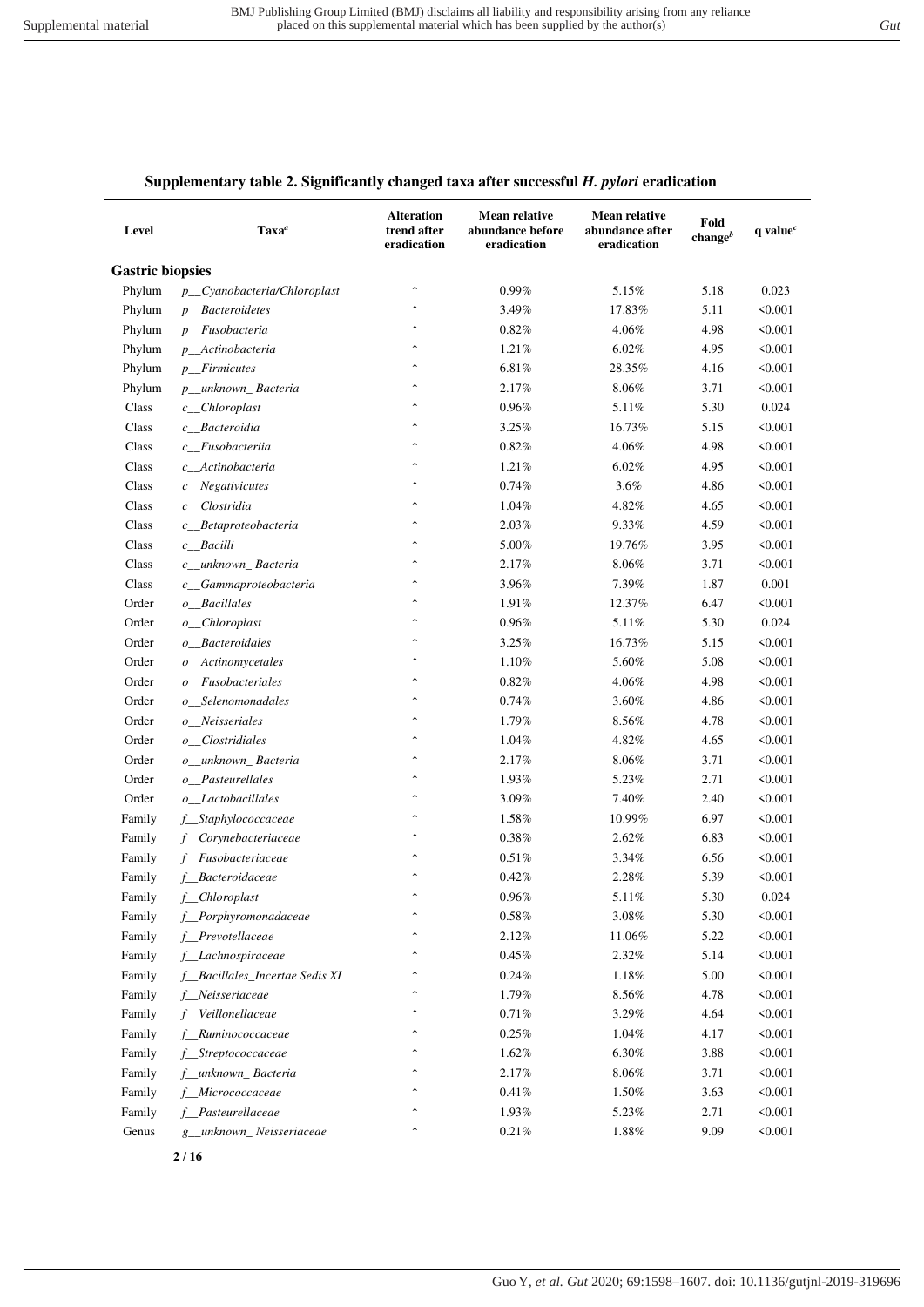Genus *g\_\_Staphylococcus* ↑ 1.58% 10.99% 6.97 <0.001

| Genus                | g Corynebacterium           | $\uparrow$ | $0.38\%$ | 2.61%  | 6.82 | < 0.001 |
|----------------------|-----------------------------|------------|----------|--------|------|---------|
| Genus                | g Fusobacterium             | ↑          | 0.51%    | 3.34%  | 6.56 | < 0.001 |
| Genus                | g Bacteroides               | ↑          | 0.42%    | 2.28%  | 5.39 | < 0.001 |
| Genus                | g_Streptophyta              | $\uparrow$ | 0.96%    | 5.10%  | 5.33 | 0.024   |
| Genus                | g_unknown_Prevotellaceae    | ↑          | 0.41%    | 2.15%  | 5.28 | < 0.001 |
| Genus                | g Prevotella                | $\uparrow$ | 1.38%    | 7.27%  | 5.27 | < 0.001 |
| Genus                | g_Gemella                   | $\uparrow$ | 0.24%    | 1.18%  | 5.00 | < 0.001 |
| Genus                | g_Porphyromonas             | ↑          | 0.40%    | 1.96%  | 4.92 | < 0.001 |
| Genus                | g_Alloprevotella            | $\uparrow$ | 0.33%    | 1.64%  | 4.91 | < 0.001 |
| Genus                | g Veillonella               | $\uparrow$ | 0.59%    | 2.56%  | 4.36 | < 0.001 |
| Genus                | g Neisseria                 | ↑          | 1.58%    | 6.68%  | 4.22 | < 0.001 |
| Genus                | g_Streptococcus             | ↑          | 1.59%    | 6.23%  | 3.92 | < 0.001 |
| Genus                | g Rothia                    | ↑          | 0.36%    | 1.35%  | 3.74 | < 0.001 |
| Genus                | g unknown Bacteria          | ↑          | 2.17%    | 8.06%  | 3.71 | < 0.001 |
| Genus                | g_Haemophilus               | ↑          | 1.67%    | 4.24%  | 2.54 | < 0.001 |
| Phylum               | p_Proteobacteria            |            | 83.92%   | 28.15% | 0.34 | 50.001  |
| Class                | c_Epsilonproteobacteria     |            | 77.38%   | 10.11% | 0.13 | < 0.001 |
| Order                | o_Campylobacterales         |            | 77.38%   | 10.11% | 0.13 | < 0.001 |
| Family               | f_Helicobacteraceae         |            | 77.33%   | 9.67%  | 0.13 | 50.001  |
| Genus                | g Helicobacter              |            | 77.33%   | 9.66%  | 0.12 | < 0.001 |
| <b>Stool samples</b> |                             |            |          |        |      |         |
| Phylum               | p_Firmicutes                | $\uparrow$ | 62.38%   | 70.13% | 1.12 | 0.046   |
| Class                | c Clostridia                | $\uparrow$ | 57.39%   | 65.55% | 1.14 | 0.039   |
| Order                | o_Bifidobacteriales         | ↑          | 1.40%    | 2.60%  | 1.86 | 0.025   |
| Order                | o_Clostridiales             | ↑          | 57.11%   | 65.38% | 1.14 | 0.038   |
| Family               | f_Peptostreptococcaceae     | $\uparrow$ | 0.71%    | 2.21%  | 3.10 | 0.025   |
| Family               | f_Bifidobacteriaceae        | ↑          | 1.40%    | 2.60%  | 1.86 | 0.025   |
| Genus                | g Anaerostipes              | $\uparrow$ | 0.52%    | 1.83%  | 3.53 | < 0.001 |
| Genus                | g_Escherichia/Shigella      | $\uparrow$ | 0.63%    | 1.94%  | 3.09 | 0.039   |
| Genus                | g_Clostridium XI            | ↑          | 0.63%    | 1.92%  | 3.03 | 0.025   |
| Genus                | g_Bifidobacterium           | ↑          | 1.37%    | 2.54%  | 1.85 | 0.025   |
| Genus                | g_Fusicatenibacter          | ↑          | 0.97%    | 1.46%  | 1.51 | 0.039   |
| Phylum               | <i>p_Bacteroidetes</i>      |            | 28.6%    | 18.95% | 0.66 | 0.002   |
| Class                | c_Bacteroidia               |            | 28.57%   | 18.88% | 0.66 | 0.002   |
| Order                | o_Bacteroidales             |            | 28.57%   | 18.88% | 0.66 | 0.002   |
| Family               | f_Rikenellaceae             |            | 1.07%    | 0.66%  | 0.62 | 0.025   |
| Genus                | g_unknown_Ruminococcaceae   |            | 3.71%    | 2.59%  | 0.70 | 0.048   |
| Genus                | <i>Alistipes</i><br>$g_{-}$ |            | 1.07%    | 0.66%  | 0.62 | 0.025   |
|                      |                             |            |          |        |      |         |

<sup>a</sup>The significantly changed taxa by successful eradication with mean relative abundances >1% were

listed.

*b* The fold change was calculated as the ratio of the mean relative abundance after eradication to the mean relative abundance before eradication.

*c* Paired *t*-test after arcsine transformation of relative frequency and q values were used after adjustment for multiple comparison by the FDR.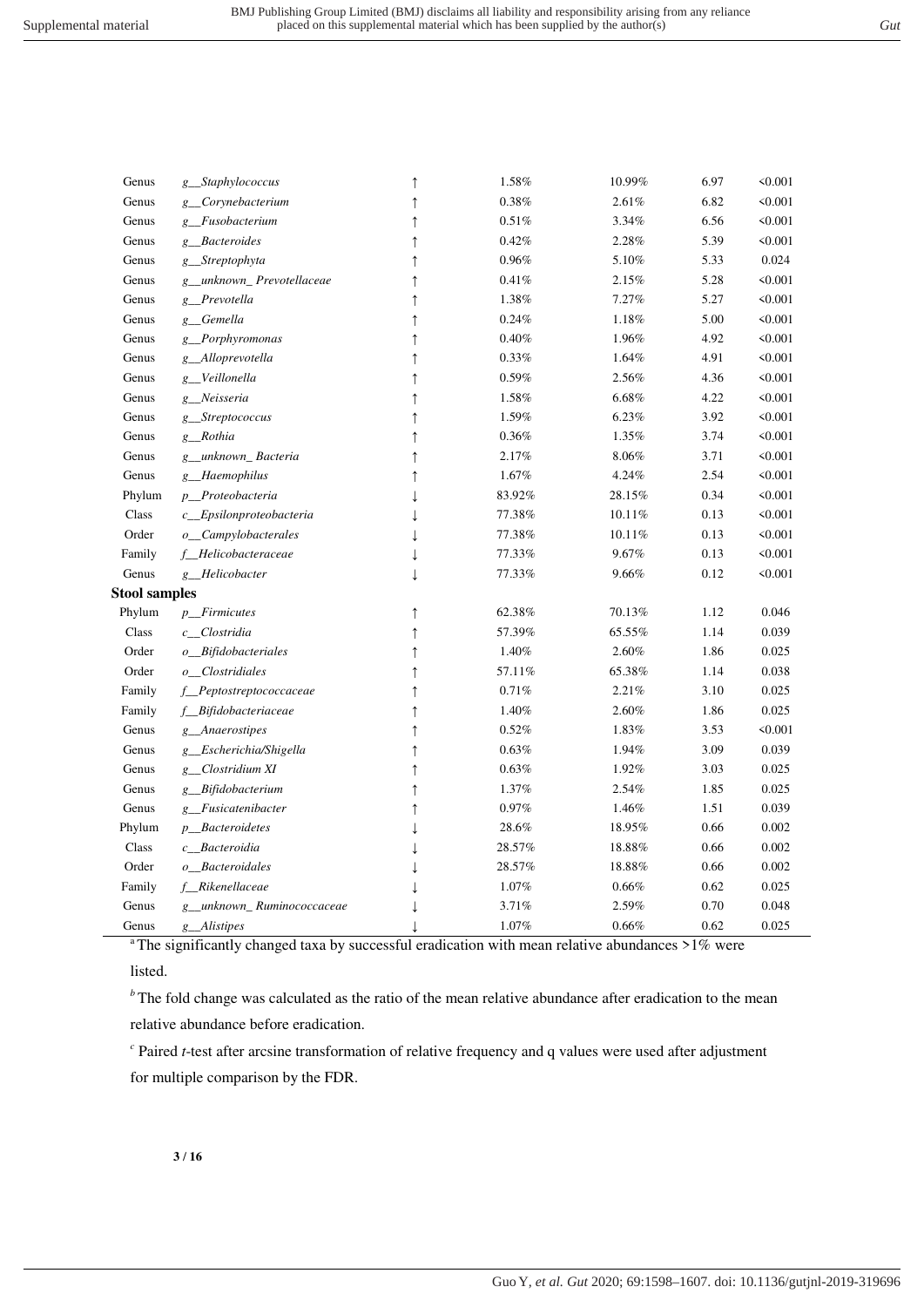| Level                | Taxa                    | <b>Alteration</b><br>trend after<br>treatment | Mean relative<br>abundance before<br>treatment | Mean relative<br>abundance after<br>treatment | Fold<br>change <sup><math>a</math></sup> | q<br>value <sup>b</sup> |
|----------------------|-------------------------|-----------------------------------------------|------------------------------------------------|-----------------------------------------------|------------------------------------------|-------------------------|
|                      | <b>Gastric biopsies</b> |                                               |                                                |                                               |                                          |                         |
| None                 |                         |                                               |                                                |                                               |                                          |                         |
| <b>Stool samples</b> |                         |                                               |                                                |                                               |                                          |                         |
| Class                | c Bacilli               |                                               | $0.41\%$                                       | $1.49\%$                                      | 3.64                                     | 0.037                   |
| Order                | o Lactobacillales       |                                               | 0.41%                                          | 1.48%                                         | 3.63                                     | 0.037                   |
| Family               | f Enterococcaceae       |                                               | $50.01\%$                                      | 0.11%                                         | 40.18                                    | 0.025                   |
| Genus                | g Lactococcus           |                                               | $50.01\%$                                      | 0.02%                                         | 62.37                                    | 0.046                   |
| Genus                | g Enterococcus          | ᠰ                                             | $\leq 0.01\%$                                  | $0.11\%$                                      | 40.18                                    | 0.025                   |
| Genus                | g Raoultella            |                                               | $50.01\%$                                      | 0.01%                                         | 14.64                                    | 0.025                   |
| Genus                | g Anaerostipes          |                                               | $0.54\%$                                       | 1.41%                                         | 2.61                                     | 0.017                   |
| Genus                | g Sutterella            |                                               | 0.54%                                          | 0.22%                                         | 0.41                                     | 0.046                   |

#### **Supplementary table 3. Significantly changed taxa after failed anti-***H. pylori* **treatment**

<sup>a</sup>The fold change was calculated as the ratio of the mean relative abundance after treatment to the mean

relative abundance before treatment.

*b* Paired *t*-test after arcsine transformation of relative frequency and q values were used after

adjustment for multiple comparison by the FDR.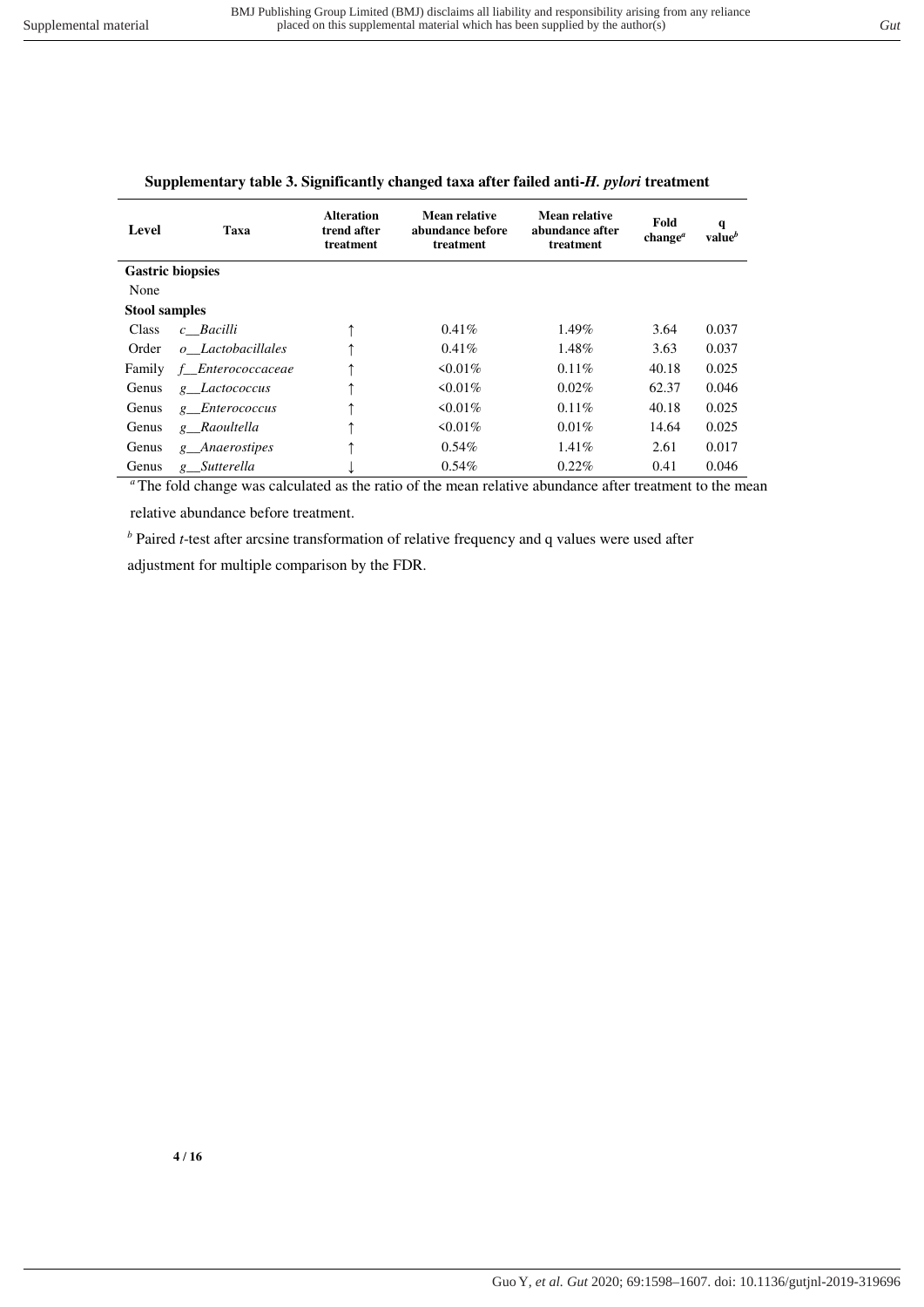## **Supplementary table 4. Significant changes in predicted metabolic pathways after anti-***H.*

#### *pylori* **treatment in gastric biopsies**

|                                                                      | <b>Alteration</b><br>trend<br>after<br>treatment | Mean relative<br>frequency before<br>treatment | Mean relative<br>frequency after<br>treatment | Fold<br>change <sup><math>a</math></sup> | $q$ value $b$ |
|----------------------------------------------------------------------|--------------------------------------------------|------------------------------------------------|-----------------------------------------------|------------------------------------------|---------------|
| <b>Successful eradication group</b>                                  |                                                  |                                                |                                               |                                          |               |
| ko04974 Protein digestion and absorption                             | ↑                                                | 1.86E-04                                       | 1.36E-03                                      | 7.31                                     | < 0.001       |
| ko04640 Hematopoietic cell lineage                                   | ↑                                                | 2.68E-05                                       | 1.91E-04                                      | 7.13                                     | < 0.001       |
| ko00531 Glycosaminoglycan degradation                                | ↑                                                | 1.40E-04                                       | 9.69E-04                                      | 6.91                                     | $\leq 0.001$  |
| ko00604 Glycosphingolipid biosynthesis - ganglio series              | ↑                                                | 3.74E-05                                       | 2.51E-04                                      | 6.71                                     | $\leq 0.001$  |
| ko04725 Cholinergic synapse                                          | ↑                                                | 4.39E-06                                       | 2.94E-05                                      | 6.71                                     | 50.001        |
| ko00563 Glycosylphosphatidylinositol (GPI)-anchor<br>biosynthesis    | ↑                                                | 3.56E-06                                       | 2.38E-05                                      | 6.68                                     | $\leq 0.001$  |
| ko00944 Flavone and flavonol biosynthesis                            | ↑                                                | 7.57E-06                                       | 5.02E-05                                      | 6.64                                     | 50.001        |
| ko00511 Other glycan degradation                                     | ↑                                                | 8.69E-04                                       | 5.69E-03                                      | 6.55                                     | $\leq 0.001$  |
| ko04142 Lysosome                                                     |                                                  | 1.77E-04                                       | 1.16E-03                                      | 6.55                                     | < 0.001       |
| ko04064 NF-kappa B signaling pathway                                 | ↑                                                | 1.19E-08                                       | 7.80E-08                                      | 6.51                                     | $\leq 0.001$  |
| ko05140 Leishmaniasis                                                | ↑                                                | 1.19E-08                                       | 7.80E-08                                      | 6.51                                     | < 0.001       |
| ko00603 Glycosphingolipid biosynthesis - globo series                | ↑                                                | 7.41E-05                                       | 4.81E-04                                      | 6.49                                     | 50.001        |
| ko04614 Renin-angiotensin system                                     | ↑                                                | 4.76E-05                                       | 3.09E-04                                      | 6.48                                     | $\leq 0.001$  |
| ko04960 Aldosterone-regulated sodium reabsorption                    | ↑                                                | 5.36E-06                                       | 3.43E-05                                      | 6.40                                     | 50.001        |
| ko04970 Salivary secretion                                           | ↑                                                | 5.36E-06                                       | 3.43E-05                                      | 6.40                                     | $\leq 0.001$  |
| ko04971 Gastric acid secretion                                       | $\uparrow$                                       | 5.36E-06                                       | 3.43E-05                                      | 6.40                                     | 50.001        |
| ko04961 Endocrine and other factor-regulated calcium<br>reabsorption | ↑                                                | 5.45E-06                                       | 3.45E-05                                      | 6.32                                     | 50.001        |
| ko04972 Pancreatic secretion                                         | ↑                                                | 5.64E-06                                       | 3.49E-05                                      | 6.20                                     | $\leq 0.001$  |
| ko04973 Carbohydrate digestion and absorption                        | ↑                                                | 1.20E-04                                       | 7.44E-04                                      | 6.19                                     | < 0.001       |
| ko00940 Phenylpropanoid biosynthesis                                 | ↑                                                | 1.49E-04                                       | 9.07E-04                                      | 6.11                                     | < 0.001       |
| ko00943 Isoflavonoid biosynthesis                                    | ↑                                                | 1.99E-06                                       | 1.21E-05                                      | 6.07                                     | < 0.001       |
| ko03460 Fanconi anemia pathway                                       | ↑                                                | 4.48E-06                                       | 2.66E-05                                      | 5.93                                     | 50.001        |
| ko04930 Type II diabetes mellitus                                    | ↑                                                | 3.42E-05                                       | 1.98E-04                                      | 5.79                                     | $\leq 0.001$  |
| ko00785 Lipoic acid metabolism                                       | ↑                                                | 2.52E-04                                       | 1.43E-03                                      | 5.69                                     | $\leq 0.001$  |
| ko05202 Transcriptional misregulation in cancer                      | ↑                                                | 2.47E-07                                       | 1.38E-06                                      | 5.60                                     | 50.001        |
| ko05203 Viral carcinogenesis                                         | ↑                                                | 3.69E-05                                       | 2.07E-04                                      | 5.60                                     | 50.001        |
| ko00121 Secondary bile acid biosynthesis                             | ↑                                                | 3.12E-05                                       | 1.74E-04                                      | 5.57                                     | 50.001        |
| ko04370 VEGF signaling pathway                                       | ↑                                                | 4.89E-07                                       | 2.72E-06                                      | 5.57                                     | 50.001        |
| ko05143 African trypanosomiasis                                      |                                                  | 6.36E-05                                       | 3.52E-04                                      | 5.53                                     | < 0.001       |
| ko04011 MAPK signaling pathway - yeast                               | ↑                                                | 6.14E-05                                       | 3.38E-04                                      | 5.50                                     | $\leq 0.001$  |
| ko00522 Biosynthesis of 12-, 14- and 16-membered<br>macrolides       |                                                  | 3.39E-05                                       | 1.86E-04                                      | 5.48                                     | < 0.001       |
| ko04920 Adipocytokine signaling pathway                              | ↑                                                | 1.16E-04                                       | 6.35E-04                                      | 5.48                                     | < 0.001       |
| ko00120 Primary bile acid biosynthesis                               | ↑                                                | 3.70E-05                                       | 2.02E-04                                      | 5.46                                     | < 0.001       |
| ko00941 Flavonoid biosynthesis                                       | ↑                                                | 7.47E-06                                       | 4.08E-05                                      | 5.45                                     | < 0.001       |
| ko04976 Bile secretion                                               | ↑                                                | 1.05E-05                                       | 5.70E-05                                      | 5.44                                     | < 0.001       |
| ko03022 Basal transcription factors                                  | î                                                | 1.96E-05                                       | 1.06E-04                                      | 5.43                                     | < 0.001       |
| ko04622 RIG-I-like receptor signaling pathway                        | ↑                                                | 2.03E-05                                       | 1.10E-04                                      | 5.40                                     | < 0.001       |
| ko05219 Bladder cancer                                               |                                                  | 1.40E-05                                       | 7.51E-05                                      | 5.35                                     | < 0.001       |
| ko05142 Chagas disease (American trypanosomiasis)                    |                                                  | 3.40E-05                                       | 1.79E-04                                      | 5.26                                     | < 0.001       |
| ko05100 Bacterial invasion of epithelial cells                       |                                                  | 3.55E-04                                       | 1.85E-03                                      | 5.21                                     | < 0.001       |
| ko02060 Phosphotransferase system (PTS)                              | $\uparrow$                                       | 1.50E-03                                       | 7.67E-03                                      | 5.13                                     | < 0.001       |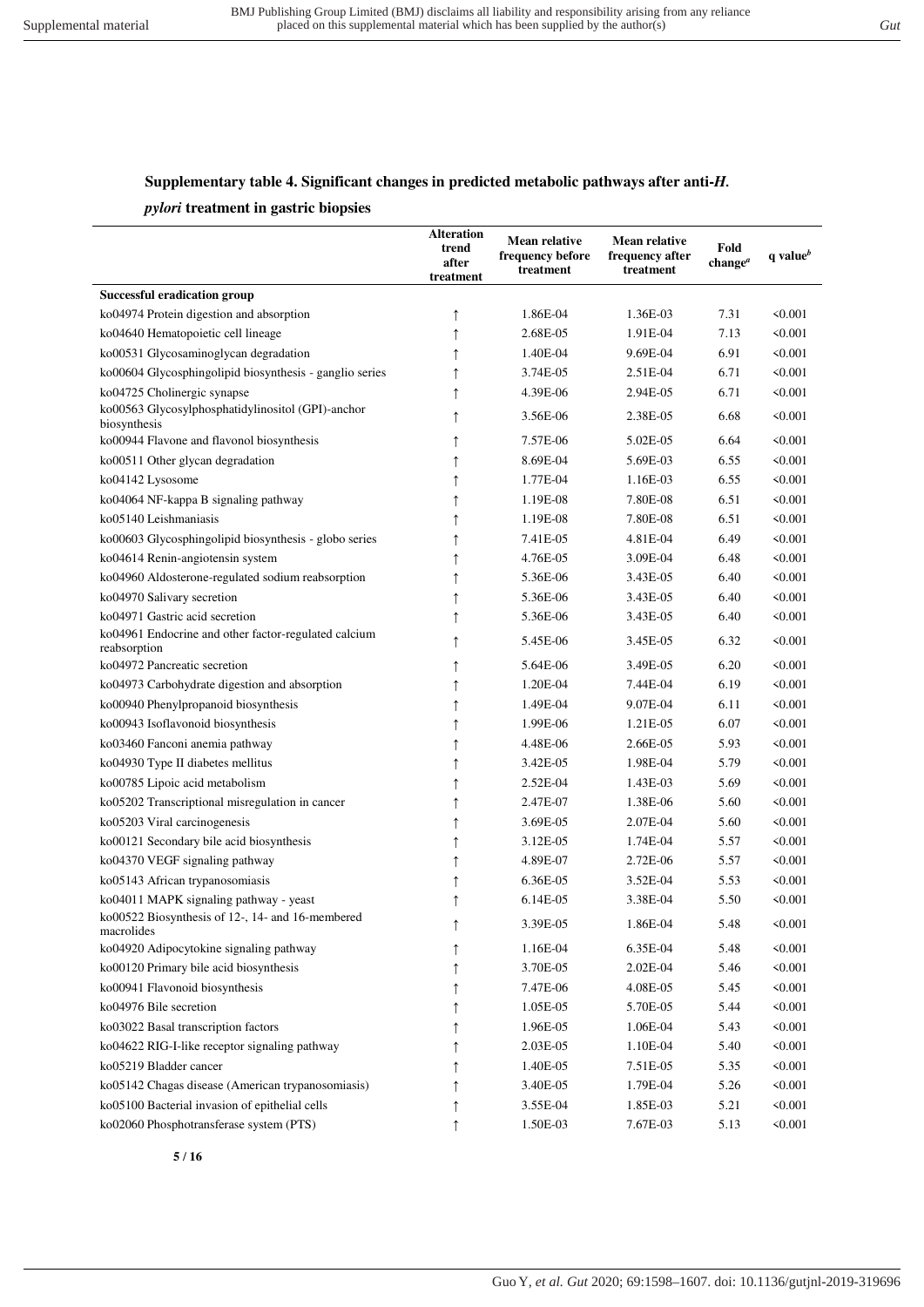| ko05222 Small cell lung cancer                                     | ↑          | 1.42E-06   | 7.21E-06 | 5.08 | < 0.001      |
|--------------------------------------------------------------------|------------|------------|----------|------|--------------|
| ko05145 Toxoplasmosis                                              | $\uparrow$ | 8.17E-07   | 4.14E-06 | 5.07 | < 0.001      |
| ko00909 Sesquiterpenoid and triterpenoid biosynthesis              | $\uparrow$ | 2.28E-05   | 1.15E-04 | 5.06 | < 0.001      |
| ko00600 Sphingolipid metabolism                                    | $\uparrow$ | 3.63E-04   | 1.82E-03 | 5.00 | < 0.001      |
| ko01054 Nonribosomal peptide structures                            | $\uparrow$ | 3.56E-04   | 1.77E-03 | 4.99 | $\leq 0.001$ |
| ko05150 Staphylococcus aureus infection                            | $\uparrow$ | $6.23E-04$ | 3.07E-03 | 4.94 | $\leq 0.001$ |
| ko00311 Penicillin and cephalosporin biosynthesis                  | $\uparrow$ | 1.39E-04   | 6.79E-04 | 4.89 | $\leq 0.001$ |
| ko04916 Melanogenesis                                              | $\uparrow$ | 4.90E-07   | 2.40E-06 | 4.89 | < 0.001      |
| ko00100 Steroid biosynthesis                                       | $\uparrow$ | 4.12E-06   | 2.00E-05 | 4.86 | < 0.001      |
| ko01057 Biosynthesis of type II polyketide products                | $\uparrow$ | 1.43E-05   | 6.94E-05 | 4.85 | < 0.001      |
| ko00945 Stilbenoid, diarylheptanoid and gingerol<br>biosynthesis   | $\uparrow$ | 2.96E-05   | 1.43E-04 | 4.83 | $\leq 0.001$ |
| ko04512 ECM-receptor interaction                                   | $\uparrow$ | 1.96E-06   | 9.46E-06 | 4.82 | < 0.001      |
| ko04510 Focal adhesion                                             | $\uparrow$ | 1.97E-06   | 9.46E-06 | 4.80 | < 0.001      |
| ko05410 Hypertrophic cardiomyopathy (HCM)                          | $\uparrow$ | 2.93E-06   | 1.38E-05 | 4.73 | $\leq 0.001$ |
| ko04113 Meiosis - yeast                                            | $\uparrow$ | 1.23E-04   | 5.81E-04 | 4.72 | < 0.001      |
| ko00472 D-Arginine and D-ornithine metabolism                      | $\uparrow$ | 7.44E-06   | 3.47E-05 | 4.66 | $\leq 0.001$ |
| ko04020 Calcium signaling pathway                                  | $\uparrow$ | 1.25E-06   | 5.82E-06 | 4.65 | 50.001       |
| ko05110 Vibrio cholerae infection                                  | $\uparrow$ | 3.55E-05   | 1.65E-04 | 4.65 | < 0.001      |
| ko00364 Fluorobenzoate degradation                                 | $\uparrow$ | 3.50E-05   | 1.59E-04 | 4.53 | < 0.001      |
| ko03320 PPAR signaling pathway                                     | $\uparrow$ | 2.39E-04   | 1.08E-03 | 4.53 | < 0.001      |
| ko00980 Metabolism of xenobiotics by cytochrome P450               | $\uparrow$ | 8.92E-05   | 4.03E-04 | 4.52 | < 0.001      |
| ko04310 Wnt signaling pathway                                      | ↑          | 8.44E-07   | 3.80E-06 | 4.49 | < 0.001      |
| ko04330 Notch signaling pathway                                    | $\uparrow$ | 8.44E-07   | 3.80E-06 | 4.49 | < 0.001      |
| ko05220 Chronic myeloid leukemia                                   | $\uparrow$ | 8.44E-07   | 3.80E-06 | 4.49 | < 0.001      |
| ko00982 Drug metabolism - cytochrome P450                          | $\uparrow$ | 9.03E-05   | 4.06E-04 | 4.49 | $\leq 0.001$ |
| ko04666 Fc gamma R-mediated phagocytosis                           | $\uparrow$ | 2.50E-06   | 1.11E-05 | 4.44 | $\leq 0.001$ |
| ko00965 Betalain biosynthesis                                      | $\uparrow$ | 1.34E-06   | 5.93E-06 | 4.43 | $\leq 0.001$ |
| ko00312 beta-Lactam resistance                                     | $\uparrow$ | 1.49E-04   | 6.55E-04 | 4.41 | < 0.001      |
| ko00984 Steroid degradation                                        | $\uparrow$ | 5.52E-05   | 2.41E-04 | 4.36 | < 0.001      |
| ko00232 Caffeine metabolism                                        | $\uparrow$ | 7.48E-06   | 3.25E-05 | 4.35 | < 0.001      |
| ko04728 Dopaminergic synapse                                       | $\uparrow$ | 2.14E-06   | 9.17E-06 | 4.29 | $\leq 0.001$ |
| ko05030 Cocaine addiction                                          | $\uparrow$ | 1.68E-06   | 7.19E-06 | 4.28 | < 0.001      |
| ko05031 Amphetamine addiction                                      | $\uparrow$ | 1.69E-06   | 7.19E-06 | 4.25 | < 0.001      |
| ko05204 Chemical carcinogenesis                                    | $\uparrow$ | 5.18E-05   | 2.19E-04 | 4.23 | < 0.001      |
| ko00053 Ascorbate and aldarate metabolism                          | $\uparrow$ | 4.78E-04   | 2.02E-03 | 4.23 | < 0.001      |
| ko00361 Chlorocyclohexane and chlorobenzene degradation            | ↑          | 1.47E-04   | 6.17E-04 | 4.20 | < 0.001      |
| ko04726 Serotonergic synapse                                       | $\uparrow$ | 1.86E-06   | 7.82E-06 | 4.20 | < 0.001      |
| ko05034 Alcoholism                                                 | $\uparrow$ | 4.28E-06   | 1.79E-05 | 4.19 | < 0.001      |
| ko04144 Endocytosis                                                | ↑          | 2.00E-06   | 8.34E-06 | 4.17 | < 0.001      |
| ko04912 GnRH signaling pathway                                     | ↑          | 2.00E-06   | 8.34E-06 | 4.17 | < 0.001      |
| ko00660 C5-Branched dibasic acid metabolism                        | ↑          | 4.00E-04   | 1.67E-03 | 4.16 | < 0.001      |
| ko05020 Prion diseases                                             | $\uparrow$ | 7.61E-06   | 3.12E-05 | 4.10 | < 0.001      |
| ko00500 Starch and sucrose metabolism                              | $\uparrow$ | 4.23E-03   | 1.73E-02 | 4.08 | < 0.001      |
| ko05133 Pertussis                                                  | ↑          | 1.50E-03   | 5.93E-03 | 3.94 | 50.001       |
| ko00510 N-Glycan biosynthesis                                      | $\uparrow$ | 2.95E-04   | 1.16E-03 | 3.94 | 50.001       |
| ko01053 Biosynthesis of siderophore group nonribosomal<br>peptides | $\uparrow$ | 3.22E-04   | 1.24E-03 | 3.86 | < 0.001      |
| ko00523 Polyketide sugar unit biosynthesis                         | $\uparrow$ | 3.73E-04   | 1.44E-03 | 3.86 | < 0.001      |
| ko00902 Monoterpenoid biosynthesis                                 | $\uparrow$ | 2.37E-06   | 9.02E-06 | 3.81 | < 0.001      |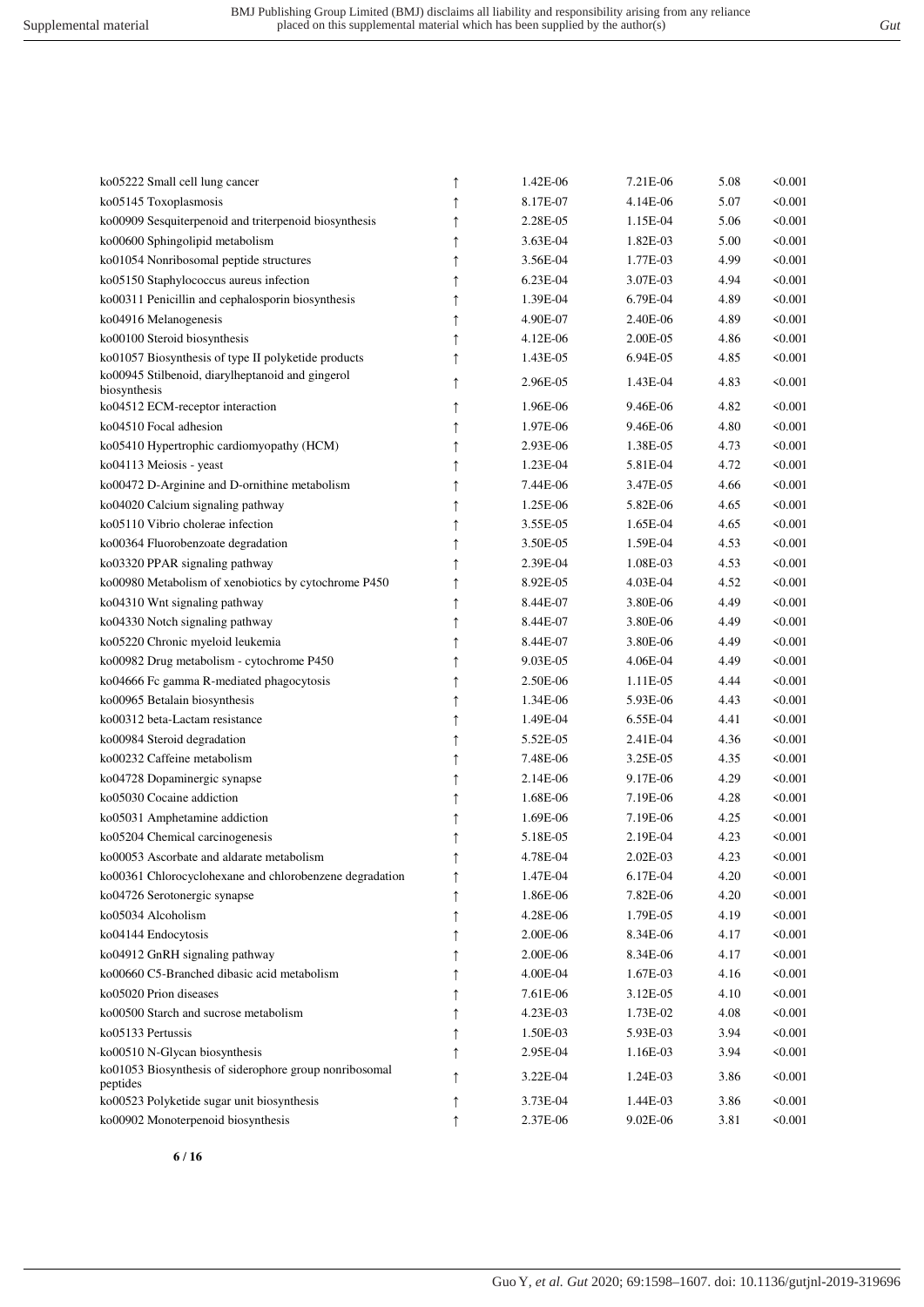| ko03450 Non-homologous end-joining                                    | ↑          | 2.95E-05 | 1.11E-04   | 3.77 | < 0.001      |
|-----------------------------------------------------------------------|------------|----------|------------|------|--------------|
| ko05210 Colorectal cancer                                             | $\uparrow$ | 5.38E-07 | 2.00E-06   | 3.73 | < 0.001      |
| ko05416 Viral myocarditis                                             | $\uparrow$ | 5.38E-07 | 2.00E-06   | 3.73 | < 0.001      |
| ko00331 Clavulanic acid biosynthesis                                  | $\uparrow$ | 4.96E-07 | 1.83E-06   | 3.69 | < 0.001      |
| ko00906 Carotenoid biosynthesis                                       | ↑          | 1.97E-04 | 7.01E-04   | 3.55 | < 0.001      |
| ko04610 Complement and coagulation cascades                           | ↑          | 2.73E-06 | 9.45E-06   | 3.46 | < 0.001      |
| ko05131 Shigellosis                                                   | ↑          | 4.32E-05 | 1.45E-04   | 3.35 | < 0.001      |
| ko00830 Retinol metabolism                                            | ↑          | 1.10E-04 | 3.62E-04   | 3.29 | < 0.001      |
| ko00071 Fatty acid metabolism                                         | ↑          | 6.18E-04 | $2.02E-03$ | 3.27 | < 0.001      |
| ko00281 Geraniol degradation                                          | ↑          | 4.59E-04 | 1.47E-03   | 3.21 | $\leq 0.001$ |
| ko00901 Indole alkaloid biosynthesis                                  | ↑          | 9.15E-07 | 2.91E-06   | 3.18 | < 0.001      |
| ko01056 Biosynthesis of type II polyketide backbone                   | ↑          | 8.57E-06 | 2.70E-05   | 3.15 | 50.001       |
| ko05322 Systemic lupus erythematosus                                  | ↑          | 2.03E-06 | 6.38E-06   | 3.14 | 50.001       |
| ko00626 Naphthalene degradation                                       | $\uparrow$ | 3.71E-04 | 1.15E-03   | 3.10 | < 0.001      |
| ko00040 Pentose and glucuronate interconversions                      | $\uparrow$ | 1.64E-03 | 4.72E-03   | 2.88 | 50.001       |
| ko05130 Pathogenic Escherichia coli infection                         | ↑          | 1.81E-05 | 5.09E-05   | 2.81 | < 0.001      |
| ko00052 Galactose metabolism                                          | ↑          | 3.08E-03 | 8.32E-03   | 2.70 | < 0.001      |
| ko00351 DDT degradation                                               | ↑          | 1.98E-05 | 5.27E-05   | 2.66 | < 0.001      |
| ko01055 Biosynthesis of vancomycin group antibiotics                  | $\uparrow$ | 1.93E-04 | 5.02E-04   | 2.60 | < 0.001      |
| ko04910 Insulin signaling pathway                                     | ↑          | 3.72E-04 | 9.67E-04   | 2.60 | < 0.001      |
| ko00521 Streptomycin biosynthesis                                     | ↑          | 9.45E-04 | 2.44E-03   | 2.58 | < 0.001      |
| ko05168 Herpes simplex infection                                      | $\uparrow$ | 9.50E-07 | 2.40E-06   | 2.53 | 50.001       |
| ko00960 Tropane, piperidine and pyridine alkaloid<br>biosynthesis     | $\uparrow$ | 3.36E-04 | 8.49E-04   | 2.52 | < 0.001      |
| ko00363 Bisphenol degradation                                         | ↑          | 7.02E-04 | 1.70E-03   | 2.42 | < 0.001      |
| ko00627 Aminobenzoate degradation                                     | $\uparrow$ | 1.28E-03 | 3.08E-03   | 2.41 | 50.001       |
| ko00140 Steroid hormone biosynthesis                                  | $\uparrow$ | 2.19E-04 | 5.21E-04   | 2.38 | < 0.001      |
| ko00562 Inositol phosphate metabolism                                 | ↑          | 8.30E-04 | 1.97E-03   | 2.37 | < 0.001      |
| ko05032 Morphine addiction                                            | $\uparrow$ | 1.13E-05 | 2.68E-05   | 2.37 | < 0.001      |
| ko00532 Glycosaminoglycan biosynthesis - chondroitin<br>sulfate       | $\uparrow$ | 1.01E-04 | 2.26E-04   | 2.25 | 50.001       |
| ko00601 Glycosphingolipid biosynthesis - lacto and neolacto<br>series | $\uparrow$ | 2.56E-05 | 5.71E-05   | 2.23 | $\leq 0.001$ |
| ko00591 Linoleic acid metabolism                                      | ↑          | 4.70E-04 | 1.03E-03   | 2.19 | < 0.001      |
| ko04080 Neuroactive ligand-receptor interaction                       | $\uparrow$ | 2.98E-07 | 6.41E-07   | 2.15 | 50.001       |
| ko00565 Ether lipid metabolism                                        | $\uparrow$ | 9.03E-05 | 1.92E-04   | 2.13 | 50.001       |
| ko03050 Proteasome                                                    | $\uparrow$ | 3.79E-05 | 8.00E-05   | 2.11 | < 0.001      |
| ko00903 Limonene and pinene degradation                               |            | 7.62E-04 | 1.60E-03   | 2.11 | 50.001       |
| ko00362 Benzoate degradation                                          |            | 1.62E-03 | 3.37E-03   | 2.08 | < 0.001      |
| ko03040 Spliceosome                                                   | ↑          | 1.13E-05 | 2.27E-05   | 2.01 | < 0.001      |
| ko00650 Butanoate metabolism                                          | ↑          | 3.16E-03 | 6.19E-03   | 1.96 | < 0.001      |
| ko00290 Valine, leucine and isoleucine biosynthesis                   | ↑          | 2.26E-03 | 4.35E-03   | 1.93 | < 0.001      |
| ko00920 Sulfur metabolism                                             | ↑          | 1.84E-03 | 3.52E-03   | 1.92 | < 0.001      |
| ko04723 Retrograde endocannabinoid signaling                          | ↑          | 6.30E-05 | 1.17E-04   | 1.85 | < 0.001      |
| ko03013 RNA transport                                                 | $\uparrow$ | 1.32E-03 | 2.24E-03   | 1.70 | < 0.001      |
| ko00360 Phenylalanine metabolism                                      | $\uparrow$ | 2.36E-03 | 3.98E-03   | 1.69 | < 0.001      |
| ko00625 Chloroalkane and chloroalkene degradation                     | $\uparrow$ | 1.31E-03 | 2.05E-03   | 1.56 | < 0.001      |
| ko00622 Xylene degradation                                            | ↑          | 2.40E-04 | 3.72E-04   | 1.55 | < 0.001      |
| ko00621 Dioxin degradation                                            | ↑          | 2.19E-04 | 3.39E-04   | 1.54 | < 0.001      |
| ko00340 Histidine metabolism                                          | ↑          | 5.44E-03 | 8.05E-03   | 1.48 | < 0.001      |
| ko00010 Glycolysis / Gluconeogenesis                                  | ↑          | 6.89E-03 | 1.00E-02   | 1.45 | < 0.001      |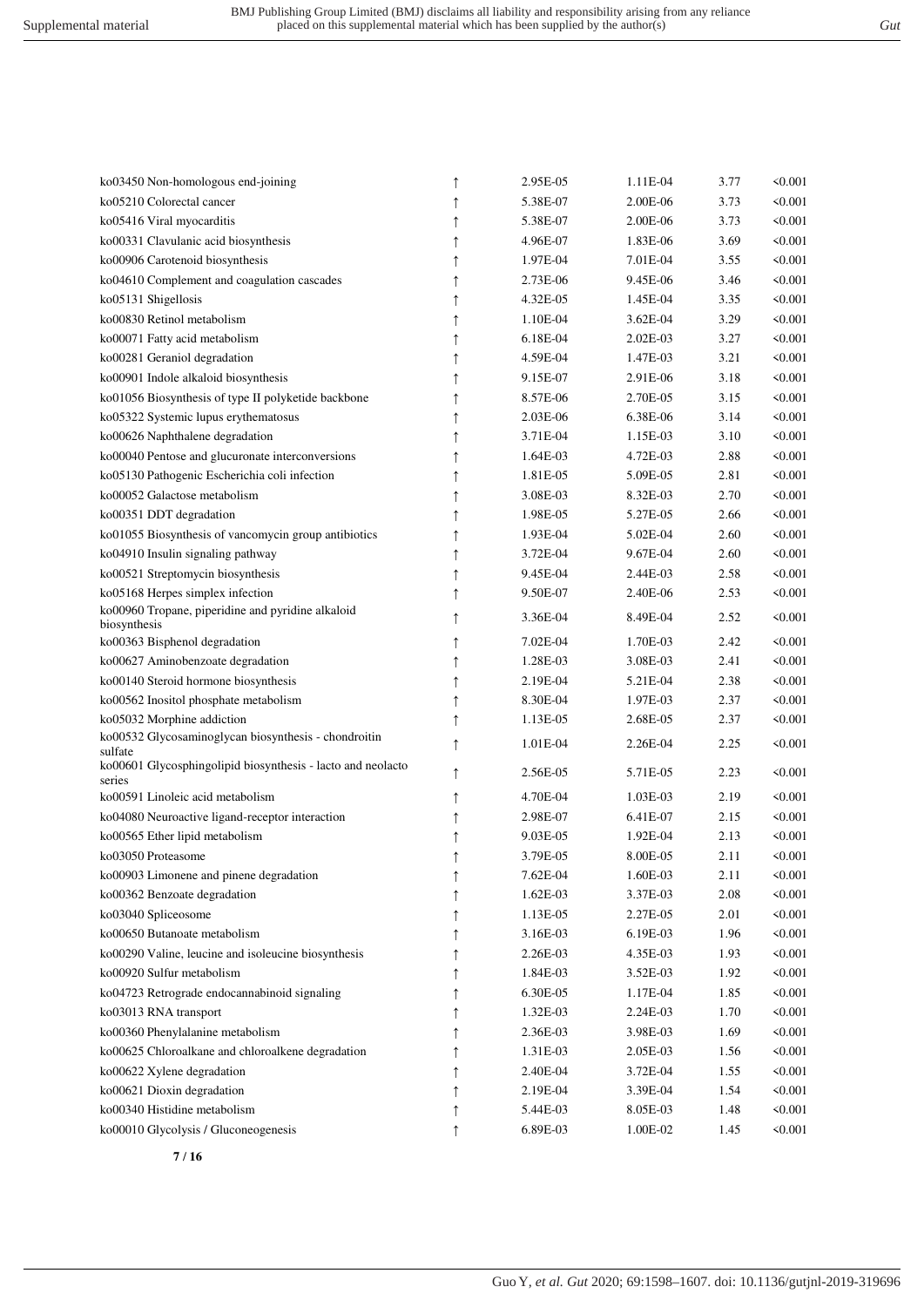| ko02010 ABC transporters                                          | ↑          | 5.74E-02 | 8.12E-02 | 1.41     | < 0.001      |
|-------------------------------------------------------------------|------------|----------|----------|----------|--------------|
| ko00670 One carbon pool by folate                                 | $\uparrow$ | 3.95E-03 | 5.58E-03 | 1.41     | 50.001       |
| ko00310 Lysine degradation                                        | ↑          | 2.77E-03 | 3.91E-03 | 1.41     | < 0.001      |
| ko04141 Protein processing in endoplasmic reticulum               | ↑          | 4.08E-04 | 5.62E-04 | 1.38     | <0.001       |
| ko05111 Vibrio cholerae pathogenic cycle                          |            | 2.14E-03 | 2.93E-03 | 1.37     | < 0.001      |
| ko00460 Cyanoamino acid metabolism                                | ↑          | 1.42E-03 | 1.91E-03 | 1.35     | < 0.001      |
| ko00051 Fructose and mannose metabolism                           |            | 1.13E-02 | 1.52E-02 | 1.35     | < 0.001      |
|                                                                   | ↑          |          |          | 1.34     |              |
| ko00280 Valine, leucine and isoleucine degradation                | 1          | 3.04E-03 | 4.08E-03 |          | $\leq 0.001$ |
| ko00440 Phosphonate and phosphinate metabolism                    | 1          | 9.07E-04 | 1.21E-03 | 1.34     | $\leq 0.001$ |
| ko00710 Carbon fixation in photosynthetic organisms               |            | 3.42E-03 | 4.57E-03 | 1.33     | < 0.001      |
| ko05132 Salmonella infection                                      | ↑          | 1.05E-03 | 1.39E-03 | 1.33     | 50.001       |
| ko04621 NOD-like receptor signaling pathway                       | $\uparrow$ | 3.61E-04 | 4.77E-04 | 1.32     | < 0.001      |
| ko00524 Butirosin and neomycin biosynthesis                       | ↑          | 2.18E-04 | 2.87E-04 | 1.31     | < 0.001      |
| ko00473 D-Alanine metabolism                                      | ↑          | 2.44E-03 | 3.09E-03 | 1.27     | < 0.001      |
| ko04514 Cell adhesion molecules (CAMs)                            |            | 6.60E-09 | 8.37E-09 | 1.27     | < 0.001      |
| ko05412 Arrhythmogenic right ventricular cardiomyopathy<br>(ARVC) | ↑          | 6.60E-09 | 8.37E-09 | 1.27     | 50.001       |
| ko05414 Dilated cardiomyopathy                                    | ↑          | 6.60E-09 | 8.37E-09 | 1.27     | < 0.001      |
| ko01051 Biosynthesis of ansamycins                                | ↑          | 9.85E-04 | 1.23E-03 | 1.25     | $\leq 0.001$ |
| ko00950 Isoquinoline alkaloid biosynthesis                        | ↑          | 1.86E-04 | 2.31E-04 | 1.25     | $\leq 0.001$ |
| ko01040 Biosynthesis of unsaturated fatty acids                   |            | 1.16E-03 | 1.41E-03 | 1.22     | < 0.001      |
| ko00260 Glycine, serine and threonine metabolism                  | ↑          | 1.06E-02 | 1.27E-02 | 1.20     | 50.001       |
| ko00983 Drug metabolism - other enzymes                           | $\uparrow$ | 3.16E-03 | 3.78E-03 | 1.20     | < 0.001      |
| ko00760 Nicotinate and nicotinamide metabolism                    | ↑          | 7.07E-03 | 8.23E-03 | 1.16     | < 0.001      |
| ko00196 Photosynthesis - antenna proteins                         |            | 4.84E-07 | 5.61E-07 | 1.16     | < 0.001      |
| ko00230 Purine metabolism                                         |            | 3.39E-02 | 3.92E-02 | 1.16     | < 0.001      |
| ko00640 Propanoate metabolism                                     | ↑          | 3.85E-03 | 4.42E-03 | 1.15     | < 0.001      |
| ko00620 Pyruvate metabolism                                       | $\uparrow$ | 1.09E-02 | 1.25E-02 | 1.15     | < 0.001      |
| ko05340 Primary immunodeficiency                                  | ↑          | 4.72E-04 | 5.38E-04 | 1.14     | < 0.001      |
| ko00480 Glutathione metabolism                                    | $\uparrow$ | 6.48E-03 | 7.33E-03 | 1.13     | < 0.001      |
| ko02020 Two-component system                                      | ↑          | 4.35E-02 | 4.91E-02 | 1.13     | < 0.001      |
| ko04724 Glutamatergic synapse                                     | $\uparrow$ | 2.94E-04 | 3.30E-04 | 1.12     | 50.001       |
| ko00350 Tyrosine metabolism                                       | $\uparrow$ | 4.58E-03 | 5.14E-03 | 1.12     | < 0.001      |
| ko04964 Proximal tubule bicarbonate reclamation                   | ↑          | 1.15E-04 | 1.28E-04 | 1.11     | < 0.001      |
| ko00450 Selenocompound metabolism                                 |            | 4.87E-03 | 5.39E-03 | 1.11     | < 0.001      |
| ko03008 Ribosome biogenesis in eukaryotes                         |            | 8.24E-04 | 9.10E-04 | 1.10     | < 0.001      |
| ko00730 Thiamine metabolism                                       | ↑          | 6.65E-03 | 7.32E-03 | $1.10\,$ | < 0.001      |
| ko00520 Amino sugar and nucleotide sugar metabolism               | 1          | 2.01E-02 | 2.21E-02 | 1.10     | < 0.001      |
| ko04978 Mineral absorption                                        | 1          | 3.27E-04 | 3.60E-04 | 1.10     | < 0.001      |
| ko00550 Peptidoglycan biosynthesis                                | ↑          | 1.71E-02 | 1.87E-02 | 1.10     | < 0.001      |
| ko00561 Glycerolipid metabolism                                   |            | 5.19E-03 | 5.68E-03 | 1.09     | < 0.001      |
| ko03440 Homologous recombination                                  | ↑          | 1.56E-02 | 1.70E-02 | 1.09     | 50.001       |
|                                                                   | ↑          | 1.29E-03 | 1.40E-03 |          | < 0.001      |
| ko00380 Tryptophan metabolism                                     | ↑          |          |          | 1.09     |              |
| ko00720 Carbon fixation pathways in prokaryotes                   |            | 8.78E-03 | 9.44E-03 | 1.08     | < 0.001      |
| ko00860 Porphyrin and chlorophyll metabolism                      |            | 1.69E-02 | 1.80E-02 | 1.07     | < 0.001      |
| ko00908 Zeatin biosynthesis                                       | ↑          | 1.11E-03 | 1.18E-03 | 1.06     | < 0.001      |
| ko00020 Citrate cycle (TCA cycle)                                 | ↑          | 5.72E-03 | 6.05E-03 | 1.06     | < 0.001      |
| ko04146 Peroxisome                                                | ↑          | 1.78E-03 | 1.88E-03 | 1.06     | < 0.001      |
| ko03018 RNA degradation                                           |            | 1.51E-02 | 1.58E-02 | 1.05     | < 0.001      |
| ko00250 Alanine, aspartate and glutamate metabolism               |            | 1.18E-02 | 1.23E-02 | 1.04     | < 0.001      |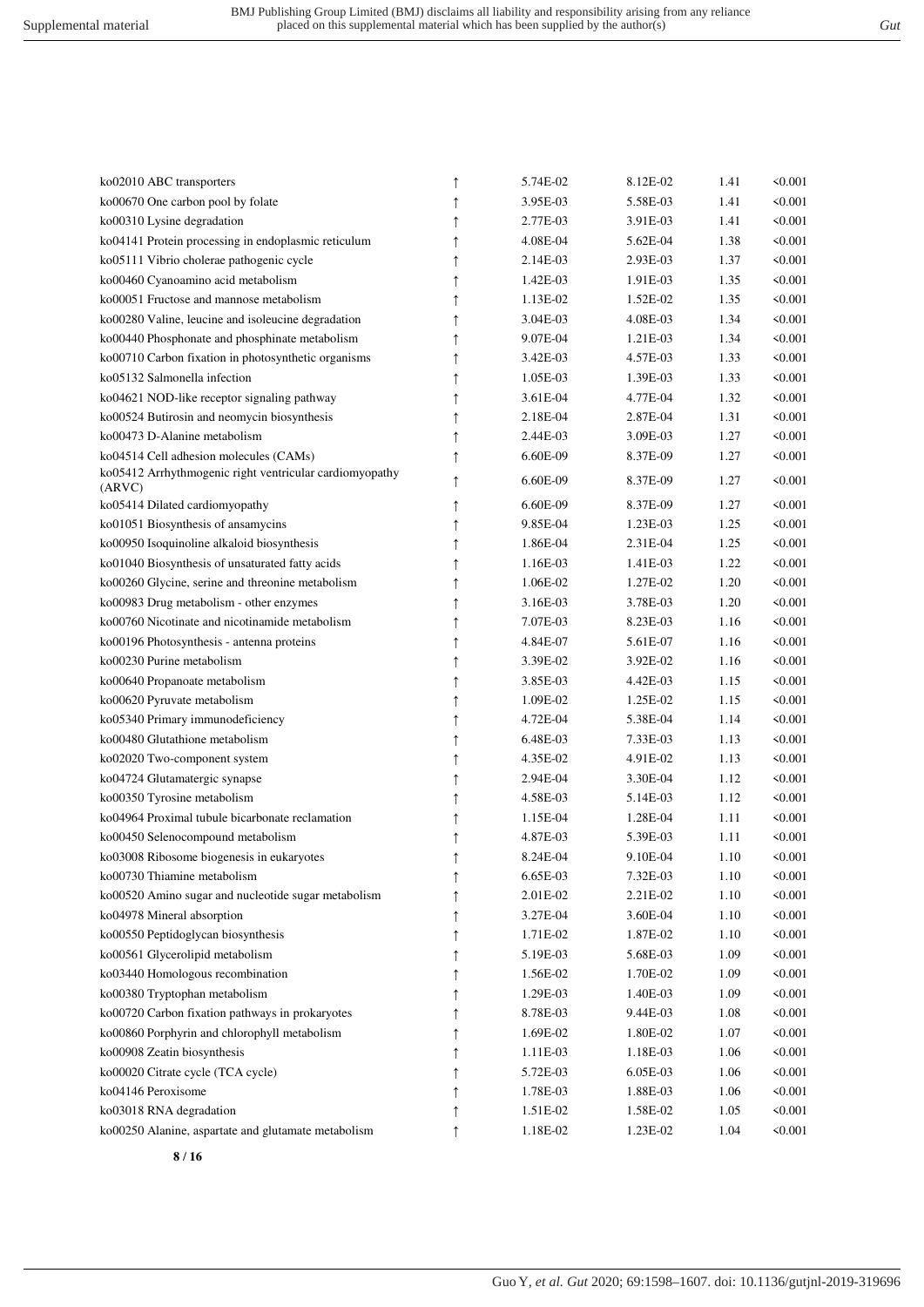ko00770 Pantothenate and CoA biosynthesis ↓ 7.84E-03 7.72E-03 0.99 <0.001

| ko04070 Phosphatidylinositol signaling system               | ↓ | 7.66E-04 | 7.48E-04 | 0.98 | < 0.001      |
|-------------------------------------------------------------|---|----------|----------|------|--------------|
| ko00061 Fatty acid biosynthesis                             |   | 7.87E-03 | 7.60E-03 | 0.97 | 50.001       |
| ko00240 Pyrimidine metabolism                               |   | 3.04E-02 | 2.94E-02 | 0.97 | 50.001       |
| ko00910 Nitrogen metabolism                                 |   | 1.64E-02 | 1.57E-02 | 0.96 | < 0.001      |
| ko05152 Tuberculosis                                        |   | 1.95E-03 | 1.85E-03 | 0.95 | < 0.001      |
| ko04626 Plant-pathogen interaction                          | T | 2.90E-03 | 2.75E-03 | 0.95 | < 0.001      |
| ko00750 Vitamin B6 metabolism                               |   | 3.84E-03 | 3.62E-03 | 0.94 | < 0.001      |
| ko00642 Ethylbenzene degradation                            |   | 1.09E-03 | 1.03E-03 | 0.94 | < 0.001      |
| ko00930 Caprolactam degradation                             |   | 6.22E-04 | 5.88E-04 | 0.94 | < 0.001      |
| ko00564 Glycerophospholipid metabolism                      | J | 1.04E-02 | 9.83E-03 | 0.94 | 50.001       |
| ko00130 Ubiquinone and other terpenoid-quinone              | T | 6.94E-03 | 6.54E-03 | 0.94 | $\leq 0.001$ |
| biosynthesis                                                |   |          |          |      |              |
| ko00401 Novobiocin biosynthesis                             | ↓ | 8.05E-04 | 7.57E-04 | 0.94 | 50.001       |
| ko00680 Methane metabolism                                  | T | 1.29E-02 | 1.20E-02 | 0.94 | 50.001       |
| ko00630 Glyoxylate and dicarboxylate metabolism             |   | 9.50E-03 | 8.84E-03 | 0.93 | < 0.001      |
| ko05010 Alzheimers disease                                  |   | 1.19E-03 | 1.09E-03 | 0.91 | 50.001       |
| ko03030 DNA replication                                     |   | 8.94E-03 | 8.13E-03 | 0.91 | < 0.001      |
| ko00643 Styrene degradation                                 |   | 4.73E-04 | 4.28E-04 | 0.90 | < 0.001      |
| ko03420 Nucleotide excision repair                          |   | 1.58E-02 | 1.43E-02 | 0.90 | < 0.001      |
| ko00072 Synthesis and degradation of ketone bodies          |   | 4.93E-04 | 4.39E-04 | 0.89 | < 0.001      |
| ko00270 Cysteine and methionine metabolism                  |   | 1.44E-02 | 1.27E-02 | 0.88 | $\leq 0.001$ |
| ko00300 Lysine biosynthesis                                 | J | 1.23E-02 | 1.08E-02 | 0.88 | 50.001       |
| ko00330 Arginine and proline metabolism                     | J | 1.91E-02 | 1.67E-02 | 0.88 | 50.001       |
| ko03060 Protein export                                      |   | 9.61E-03 | 8.36E-03 | 0.87 | < 0.001      |
| ko04940 Type I diabetes mellitus                            |   | 5.26E-04 | 4.56E-04 | 0.87 | < 0.001      |
| ko00970 Aminoacyl-tRNA biosynthesis                         | T | 4.65E-02 | 3.98E-02 | 0.86 | < 0.001      |
| ko03010 Ribosome                                            | T | 2.87E-02 | 2.45E-02 | 0.85 | < 0.001      |
| ko00471 D-Glutamine and D-glutamate metabolism              |   | 2.83E-03 | 2.39E-03 | 0.84 | < 0.001      |
| ko00900 Terpenoid backbone biosynthesis                     |   | 1.32E-02 | 1.11E-02 | 0.84 | < 0.001      |
| ko00190 Oxidative phosphorylation                           |   | 1.89E-02 | 1.56E-02 | 0.83 | < 0.001      |
| ko00430 Taurine and hypotaurine metabolism                  |   | 1.84E-03 | 1.50E-03 | 0.82 | $\leq 0.001$ |
| ko00195 Photosynthesis                                      |   | 4.11E-03 | 3.26E-03 | 0.79 | < 0.001      |
| ko00740 Riboflavin metabolism                               |   | 6.16E-03 | 4.88E-03 | 0.79 | 50.001       |
| ko03020 RNA polymerase                                      |   | 3.71E-03 | 2.91E-03 | 0.78 | 50.001       |
| ko00400 Phenylalanine, tyrosine and tryptophan biosynthesis |   | 1.69E-02 | 1.29E-02 | 0.77 | 50.001       |
| ko04112 Cell cycle - Caulobacter                            | J | 1.92E-02 | 1.45E-02 | 0.76 | 50.001       |
| ko00780 Biotin metabolism                                   |   | 8.37E-03 | 6.17E-03 | 0.74 | < 0.001      |
| ko04122 Sulfur relay system                                 |   | 6.75E-03 | 4.96E-03 | 0.73 | < 0.001      |
| ko00790 Folate biosynthesis                                 |   | 1.02E-02 | 7.46E-03 | 0.73 | < 0.001      |
| ko00062 Fatty acid elongation                               |   | 2.95E-05 | 2.17E-05 | 0.73 | < 0.001      |
| ko00624 Polycyclic aromatic hydrocarbon degradation         |   | 3.78E-03 | 2.64E-03 | 0.70 | < 0.001      |
| ko05146 Amoebiasis                                          |   | 5.08E-04 | 3.44E-04 | 0.68 | < 0.001      |
| ko00253 Tetracycline biosynthesis                           |   | 7.15E-04 | 4.48E-04 | 0.63 | < 0.001      |
|                                                             |   |          |          |      |              |
| ko00791 Atrazine degradation                                |   | 1.58E-03 | 9.82E-04 | 0.62 | < 0.001      |
| ko04210 Apoptosis                                           |   | 9.42E-04 | 5.70E-04 | 0.61 | < 0.001      |
| ko05200 Pathways in cancer                                  |   | 7.33E-04 | 4.35E-04 | 0.59 | < 0.001      |
| ko05211 Renal cell carcinoma                                |   | 4.16E-04 | 2.45E-04 | 0.59 | < 0.001      |
| ko04721 Synaptic vesicle cycle                              |   | 2.26E-05 | 1.31E-05 | 0.58 | < 0.001      |
| ko04962 Vasopressin-regulated water reabsorption            |   | 2.26E-05 | 1.31E-05 | 0.58 | < 0.001      |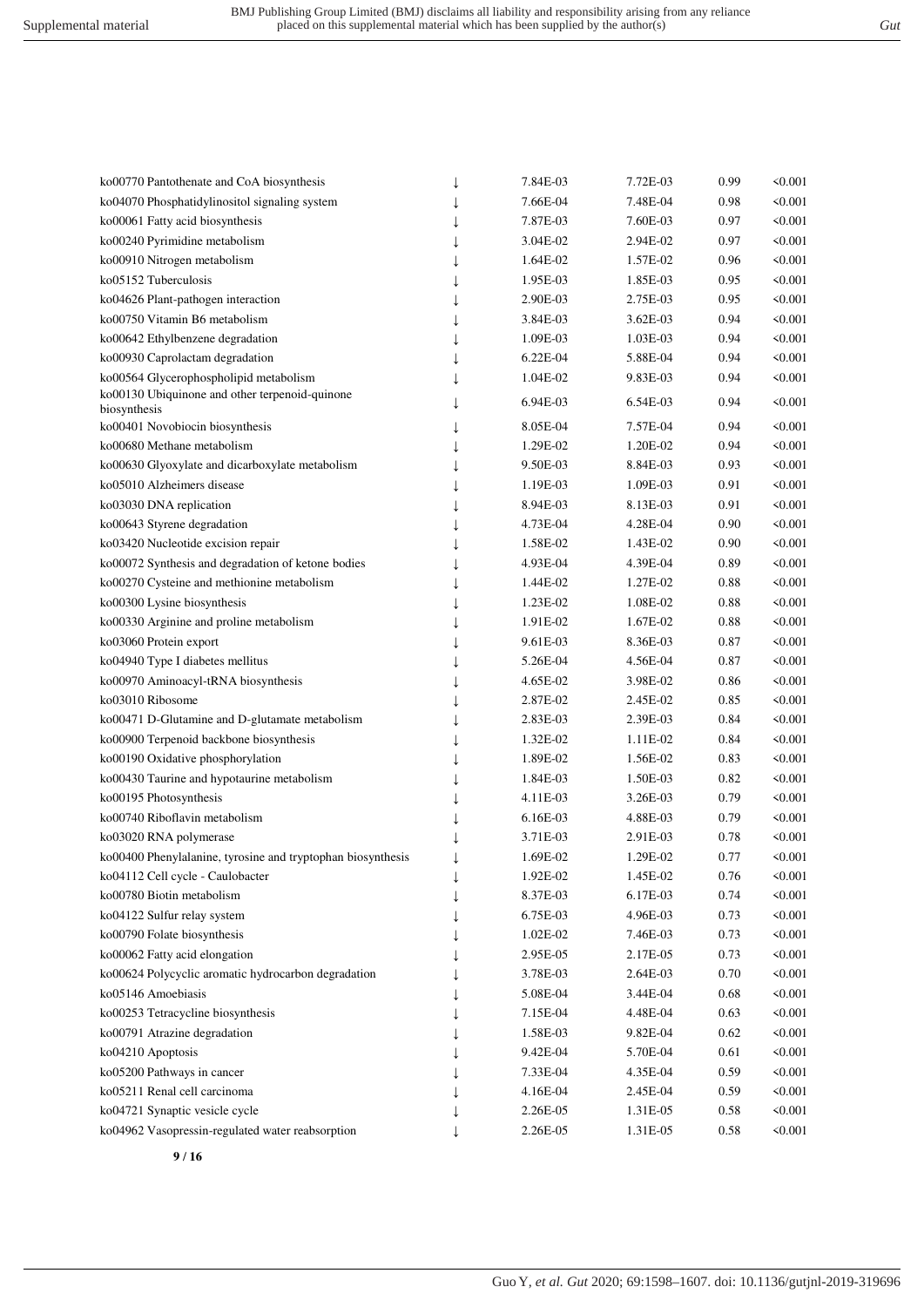| ko05215 Prostate cancer                                               | 3.15E-04   | 1.82E-04 | 0.58 | $\leq 0.001$ |
|-----------------------------------------------------------------------|------------|----------|------|--------------|
| ko04612 Antigen processing and presentation                           | 3.14E-04   | 1.78E-04 | 0.57 | $\leq 0.001$ |
| ko04914 Progesterone-mediated oocyte maturation                       | 3.14E-04   | 1.78E-04 | 0.57 | < 0.001      |
| ko00540 Lipopolysaccharide biosynthesis                               | 2.05E-02   | 1.17E-02 | 0.57 | $\leq 0.001$ |
| ko05016 Huntingtons disease                                           | 8.81E-04   | 4.87E-04 | 0.55 | < 0.001      |
| ko03070 Bacterial secretion system                                    | 2.82E-02   | 1.54E-02 | 0.55 | $\leq 0.001$ |
| ko00633 Nitrotoluene degradation                                      | 3.60E-03   | 1.82E-03 | 0.50 | $\leq 0.001$ |
| ko02030 Bacterial chemotaxis                                          | 1.21E-02   | 6.05E-03 | 0.50 | $\leq 0.001$ |
| ko05134 Legionellosis                                                 | 6.87E-03   | 3.43E-03 | 0.50 | $\leq 0.001$ |
| ko05012 Parkinsons disease                                            | 4.10E-04   | 1.93E-04 | 0.47 | $\leq 0.001$ |
| ko05014 Amyotrophic lateral sclerosis (ALS)                           | 5.73E-04   | 2.61E-04 | 0.46 | $\leq 0.001$ |
| ko03015 mRNA surveillance pathway                                     | 8.27E-05   | 3.49E-05 | 0.42 | $\leq 0.001$ |
| ko04115 p53 signaling pathway                                         | 1.11E-05   | 4.57E-06 | 0.41 | $\leq 0.001$ |
| ko04260 Cardiac muscle contraction                                    | 3.47E-04   | 1.37E-04 | 0.39 | $\leq 0.001$ |
| ko00592 alpha-Linolenic acid metabolism                               | 6.43E-04   | 2.23E-04 | 0.35 | $\leq 0.001$ |
| ko02040 Flagellar assembly                                            | 3.32E-02   | 9.38E-03 | 0.28 | $\leq 0.001$ |
| ko05120 Epithelial cell signaling in Helicobacter pylori<br>infection | $6.01E-02$ | 1.28E-02 | 0.21 | $\leq 0.001$ |
| ko04975 Fat digestion and absorption                                  | 2.97E-05   | 5.76E-06 | 0.19 | $\leq 0.001$ |
| <b>Failed treatment group</b>                                         |            |          |      |              |
|                                                                       |            |          |      |              |

None

*<sup>a</sup>* The fold change was calculated as the ratio of the mean relative frequency after treatment to the mean relative

frequency before treatment.

*b* Paired *t*-test after arcsine transformation of relative frequency and q values were used after adjustment for multiple comparison by the FDR.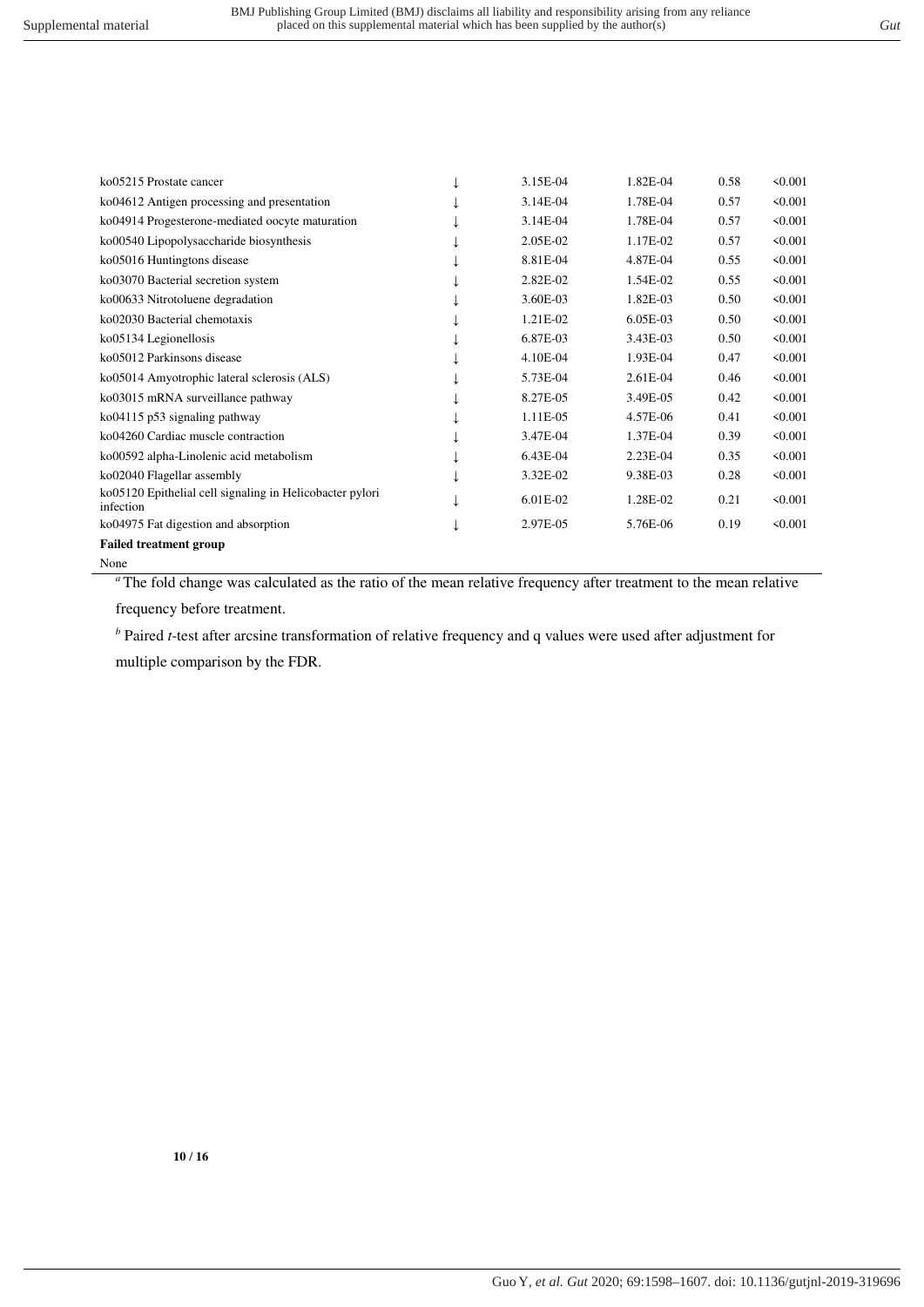#### **Supplementary table 5. Significant changes in predicted metabolic pathways after anti-***H.*

#### *pylori* **treatment in stool samples**

|                                                              | <b>Alteration</b><br>trend<br>after<br>treatment | <b>Mean relative</b><br>frequency before<br>treatment | <b>Mean relative</b><br>frequency after<br>treatment | Fold<br>change <sup><math>a</math></sup> | q<br>value <sup>b</sup> |
|--------------------------------------------------------------|--------------------------------------------------|-------------------------------------------------------|------------------------------------------------------|------------------------------------------|-------------------------|
| <b>Successful eradication group</b>                          |                                                  |                                                       |                                                      |                                          |                         |
| ko05145 Toxoplasmosis                                        |                                                  | 1.18E-06                                              | 2.01E-06                                             | 1.71                                     | 0.033                   |
| ko00062 Fatty acid elongation                                | ↑                                                | 6.25E-06                                              | 9.73E-06                                             | 1.56                                     | < 0.001                 |
| ko05160 Hepatitis C                                          |                                                  | 1.35E-07                                              | 1.96E-07                                             | 1.45                                     | 0.036                   |
| ko05162 Measles                                              |                                                  | 1.35E-07                                              | 1.96E-07                                             | 1.45                                     | 0.036                   |
| ko01057 Biosynthesis of type II polyketide products          |                                                  | 2.38E-05                                              | 3.00E-05                                             | 1.26                                     | 0.003                   |
| ko03040 Spliceosome                                          |                                                  | 2.70E-05                                              | 3.37E-05                                             | 1.25                                     | 0.025                   |
| ko03450 Non-homologous end-joining                           |                                                  | 5.92E-05                                              | 7.15E-05                                             | 1.21                                     | 0.015                   |
| ko05034 Alcoholism                                           |                                                  | 6.25E-06                                              | 7.50E-06                                             | 1.20                                     | 0.037                   |
| ko05100 Bacterial invasion of epithelial cells               |                                                  | 1.03E-03                                              | 1.23E-03                                             | 1.19                                     | 0.049                   |
| ko05143 African trypanosomiasis                              |                                                  | 4.41E-04                                              | 5.25E-04                                             | 1.19                                     | < 0.001                 |
| ko05150 Staphylococcus aureus infection                      |                                                  | 1.17E-03                                              | 1.38E-03                                             | 1.17                                     | 0.022                   |
| ko00984 Steroid degradation                                  |                                                  | 6.76E-05                                              | 7.87E-05                                             | 1.16                                     | 0.042                   |
| ko00253 Tetracycline biosynthesis                            |                                                  | 2.05E-04                                              | 2.36E-04                                             | 1.15                                     | 0.017                   |
| ko00072 Synthesis and degradation of ketone bodies           |                                                  | 2.02E-04                                              | 2.31E-04                                             | 1.14                                     | 0.016                   |
| ko02010 ABC transporters                                     |                                                  | 7.78E-02                                              | 8.57E-02                                             | 1.10                                     | 0.006                   |
| ko00791 Atrazine degradation                                 |                                                  | $6.00E-04$                                            | 6.54E-04                                             | 1.09                                     | 0.032                   |
| ko00473 D-Alanine metabolism                                 |                                                  | 3.84E-03                                              | 4.17E-03                                             | 1.08                                     | 0.006                   |
| ko04910 Insulin signaling pathway                            |                                                  | 1.66E-03                                              | 1.78E-03                                             | 1.07                                     | 0.017                   |
| ko00450 Selenocompound metabolism                            |                                                  | 5.18E-03                                              | 5.42E-03                                             | 1.05                                     | 0.009                   |
| ko00401 Novobiocin biosynthesis                              | ↑                                                | 7.18E-04                                              | 7.49E-04                                             | 1.04                                     | 0.022                   |
| ko00030 Pentose phosphate pathway                            | ↑                                                | 7.77E-03                                              | 8.00E-03                                             | 1.03                                     | 0.019                   |
| ko00400 Phenylalanine, tyrosine and tryptophan biosynthesis  |                                                  | 1.26E-02                                              | 1.29E-02                                             | 1.03                                     | 0.010                   |
| ko00620 Pyruvate metabolism                                  |                                                  | 1.06E-02                                              | 1.04E-02                                             | 0.98                                     | 0.025                   |
| ko00190 Oxidative phosphorylation                            |                                                  | 1.62E-02                                              | 1.58E-02                                             | 0.97                                     | 0.015                   |
| ko00260 Glycine, serine and threonine metabolism             |                                                  | 1.20E-02                                              | 1.17E-02                                             | 0.97                                     | 0.010                   |
| ko00650 Butanoate metabolism                                 |                                                  | 5.67E-03                                              | 5.47E-03                                             | 0.96                                     | 0.019                   |
| ko00591 Linoleic acid metabolism                             |                                                  | 1.13E-03                                              | 1.09E-03                                             | 0.96                                     | 0.026                   |
| ko00910 Nitrogen metabolism                                  |                                                  | 1.47E-02                                              | 1.41E-02                                             | 0.96                                     | 0.027                   |
| ko00520 Amino sugar and nucleotide sugar metabolism          |                                                  | 2.86E-02                                              | 2.73E-02                                             | 0.95                                     | 0.015                   |
| ko05200 Pathways in cancer                                   |                                                  | 3.76E-04                                              | 3.58E-04                                             | 0.95                                     | 0.048                   |
| ko04727 GABAergic synapse                                    |                                                  | 5.44E-04                                              | 5.16E-04                                             | 0.95                                     | 0.036                   |
| ko00532 Glycosaminoglycan biosynthesis - chondroitin sulfate |                                                  | 4.22E-04                                              | 3.98E-04                                             | 0.94                                     | 0.042                   |
| ko00051 Fructose and mannose metabolism                      |                                                  | 1.98E-02                                              | 1.87E-02                                             | 0.94                                     | 0.006                   |
| ko00020 Citrate cycle (TCA cycle)                            |                                                  | 4.73E-03                                              | 4.45E-03                                             | 0.94                                     | 0.044                   |
| ko00430 Taurine and hypotaurine metabolism                   |                                                  | 8.73E-04                                              | 8.18E-04                                             | 0.94                                     | 0.025                   |
| ko00280 Valine, leucine and isoleucine degradation           |                                                  | 2.79E-03                                              | 2.61E-03                                             | 0.94                                     | 0.030                   |
| ko00521 Streptomycin biosynthesis                            |                                                  | 3.37E-03                                              | 3.14E-03                                             | 0.93                                     | 0.009                   |
| ko00780 Biotin metabolism                                    |                                                  | 4.90E-03                                              | 4.55E-03                                             | 0.93                                     | 0.031                   |
| ko00523 Polyketide sugar unit biosynthesis                   |                                                  | 2.36E-03                                              | 2.19E-03                                             | 0.93                                     | 0.006                   |
| ko04612 Antigen processing and presentation                  |                                                  | 2.21E-04                                              | 2.05E-04                                             | 0.93                                     | 0.026                   |
| ko04914 Progesterone-mediated oocyte maturation              |                                                  | 2.21E-04                                              | 2.05E-04                                             | 0.93                                     | 0.026                   |
| ko01055 Biosynthesis of vancomycin group antibiotics         |                                                  | 7.05E-04                                              | 6.55E-04                                             | 0.93                                     | 0.006                   |
| ko00311 Penicillin and cephalosporin biosynthesis            |                                                  | 5.33E-04                                              | 4.93E-04                                             | 0.92                                     | 0.025                   |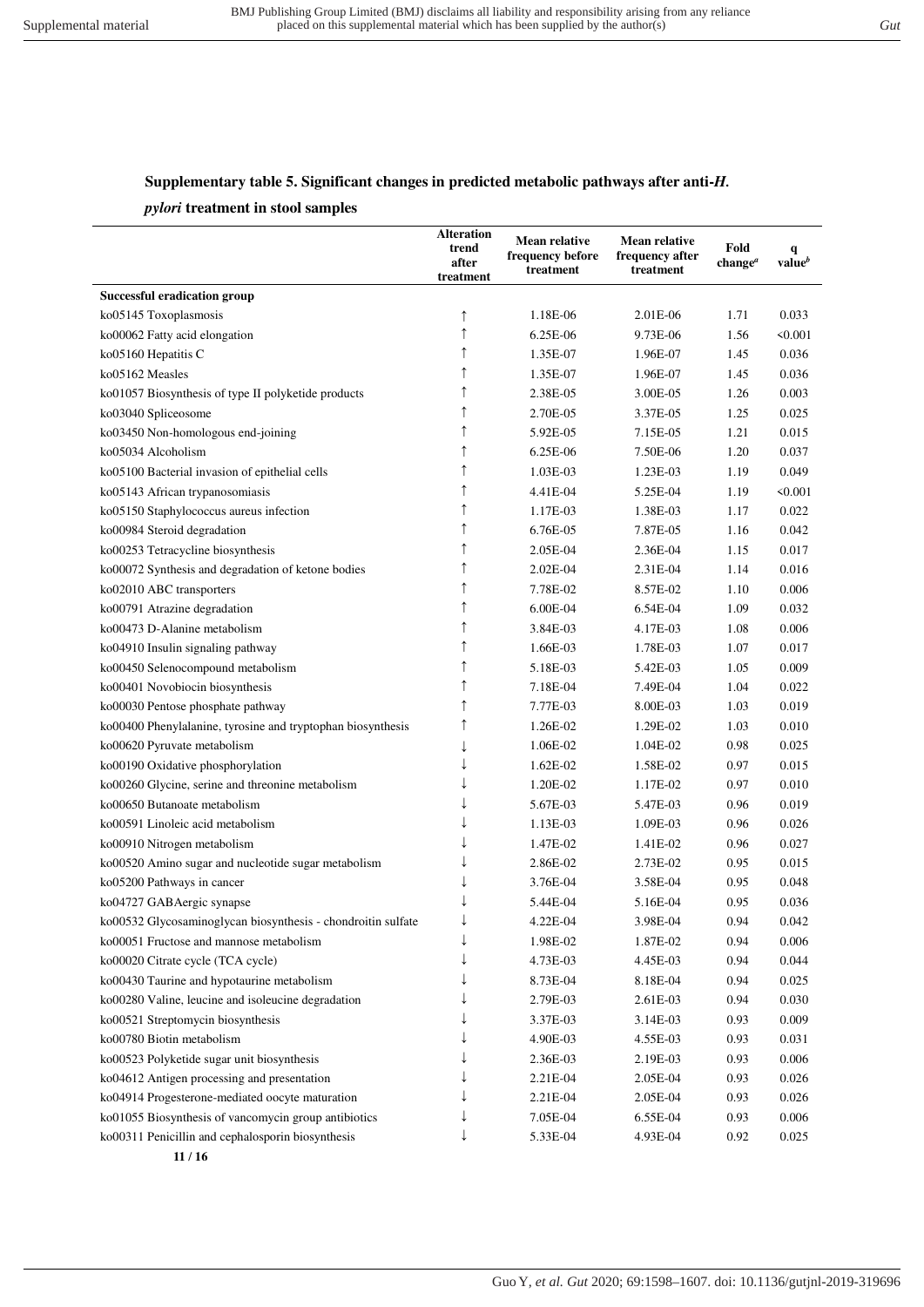| ko04621 NOD-like receptor signaling pathway                 | ↓ | 5.70E-04 | 5.17E-04 | 0.91 | 0.034 |
|-------------------------------------------------------------|---|----------|----------|------|-------|
| ko05215 Prostate cancer                                     |   | 2.48E-04 | 2.25E-04 | 0.91 | 0.010 |
| ko00130 Ubiquinone and other terpenoid-quinone biosynthesis | ↓ | 4.48E-03 | 4.05E-03 | 0.90 | 0.033 |
| ko00460 Cyanoamino acid metabolism                          | ↓ | 3.05E-03 | 2.75E-03 | 0.90 | 0.019 |
| ko00440 Phosphonate and phosphinate metabolism              | ↓ | 1.07E-03 | 9.63E-04 | 0.90 | 0.036 |
| ko00511 Other glycan degradation                            |   | 1.11E-02 | 9.87E-03 | 0.89 | 0.032 |
| ko00600 Sphingolipid metabolism                             |   | 4.88E-03 | 4.33E-03 | 0.89 | 0.047 |
| ko00940 Phenylpropanoid biosynthesis                        |   | 2.28E-03 | 2.02E-03 | 0.89 | 0.032 |
| ko04964 Proximal tubule bicarbonate reclamation             |   | 8.54E-05 | 7.57E-05 | 0.89 | 0.030 |
| ko00830 Retinol metabolism                                  |   | 2.63E-04 | 2.32E-04 | 0.88 | 0.032 |
| ko00785 Lipoic acid metabolism                              |   | 1.33E-03 | 1.14E-03 | 0.86 | 0.022 |
| ko04113 Meiosis - yeast                                     |   | 1.08E-03 | 9.09E-04 | 0.84 | 0.020 |
| ko00590 Arachidonic acid metabolism                         |   | 3.26E-04 | 2.75E-04 | 0.84 | 0.017 |
| ko04210 Apoptosis                                           |   | 7.53E-04 | 6.24E-04 | 0.83 | 0.001 |
| ko00540 Lipopolysaccharide biosynthesis                     |   | 6.99E-03 | 5.77E-03 | 0.83 | 0.014 |
| ko04974 Protein digestion and absorption                    |   | 2.19E-03 | 1.80E-03 | 0.82 | 0.034 |
| ko00364 Fluorobenzoate degradation                          |   | 5.94E-05 | 4.86E-05 | 0.82 | 0.038 |
| ko04142 Lysosome                                            |   | 2.97E-03 | 2.43E-03 | 0.82 | 0.026 |
| ko04723 Retrograde endocannabinoid signaling                |   | 1.63E-04 | 1.32E-04 | 0.81 | 0.048 |
| ko00604 Glycosphingolipid biosynthesis - ganglio series     |   | 5.90E-04 | 4.75E-04 | 0.80 | 0.015 |
| ko04310 Wnt signaling pathway                               |   | 3.61E-06 | 2.90E-06 | 0.80 | 0.001 |
| ko04330 Notch signaling pathway                             |   | 3.61E-06 | 2.90E-06 | 0.80 | 0.001 |
| ko05220 Chronic myeloid leukemia                            |   | 3.61E-06 | 2.90E-06 | 0.80 | 0.001 |
| ko05410 Hypertrophic cardiomyopathy (HCM)                   |   | 9.99E-06 | 7.86E-06 | 0.79 | 0.009 |
| ko00531 Glycosaminoglycan degradation                       |   | 2.48E-03 | 1.94E-03 | 0.78 | 0.009 |
| ko00140 Steroid hormone biosynthesis                        |   | 8.71E-04 | 6.81E-04 | 0.78 | 0.019 |
| ko05322 Systemic lupus erythematosus                        |   | 1.43E-05 | 1.06E-05 | 0.74 | 0.036 |
| ko03015 mRNA surveillance pathway                           | T | 4.13E-05 | 2.98E-05 | 0.72 | 0.006 |
|                                                             |   |          |          |      |       |
| <b>Failed treatment group</b>                               |   |          |          |      |       |
| ko00902 Monoterpenoid biosynthesis                          | ↑ | 7.01E-08 | 2.88E-07 | 4.11 | 0.006 |
| ko04916 Melanogenesis                                       | ↑ | 6.66E-09 | 2.28E-08 | 3.38 | 0.018 |
| ko00513 Various types of N-glycan biosynthesis              |   | 8.99E-06 | 2.11E-05 | 2.35 | 0.032 |
| ko05210 Colorectal cancer                                   |   | 1.07E-07 | 2.37E-07 | 2.21 | 0.032 |
| ko05416 Viral myocarditis                                   |   | 1.07E-07 | 2.37E-07 | 2.21 | 0.032 |
| ko05110 Vibrio cholerae infection                           |   | 6.68E-06 | 1.24E-05 | 1.85 | 0.049 |
| ko00909 Sesquiterpenoid and triterpenoid biosynthesis       | ↑ | 3.48E-06 | 6.03E-06 | 1.73 | 0.032 |
| ko00901 Indole alkaloid biosynthesis                        | ↑ | 3.17E-07 | 5.28E-07 | 1.66 | 0.036 |
| ko04115 p53 signaling pathway                               | î | 4.89E-07 | 8.10E-07 | 1.66 | 0.032 |
| ko05145 Toxoplasmosis                                       |   | 8.90E-07 | 1.46E-06 | 1.64 | 0.024 |
| ko05168 Herpes simplex infection                            |   | 2.65E-07 | 4.06E-07 | 1.53 | 0.032 |
| ko00592 alpha-Linolenic acid metabolism                     |   | 3.89E-05 | 5.80E-05 | 1.49 | 0.019 |
| ko00062 Fatty acid elongation                               |   | 5.52E-06 | 7.62E-06 | 1.38 | 0.020 |
| ko05014 Amyotrophic lateral sclerosis (ALS)                 |   | 4.60E-05 | 6.31E-05 | 1.37 | 0.040 |
| ko00984 Steroid degradation                                 |   | 5.67E-05 | 7.58E-05 | 1.34 | 0.018 |
| ko04512 ECM-receptor interaction                            |   | 5.65E-06 | 7.52E-06 | 1.33 | 0.024 |
| ko04510 Focal adhesion                                      |   | 5.66E-06 | 7.52E-06 | 1.33 | 0.024 |
| ko05100 Bacterial invasion of epithelial cells              |   | 9.71E-04 | 1.28E-03 | 1.31 | 0.022 |
| ko00643 Styrene degradation                                 | î | 8.89E-05 | 1.11E-04 | 1.25 | 0.026 |
| ko00351 DDT degradation                                     | ↑ | 2.48E-05 | 3.09E-05 | 1.24 | 0.019 |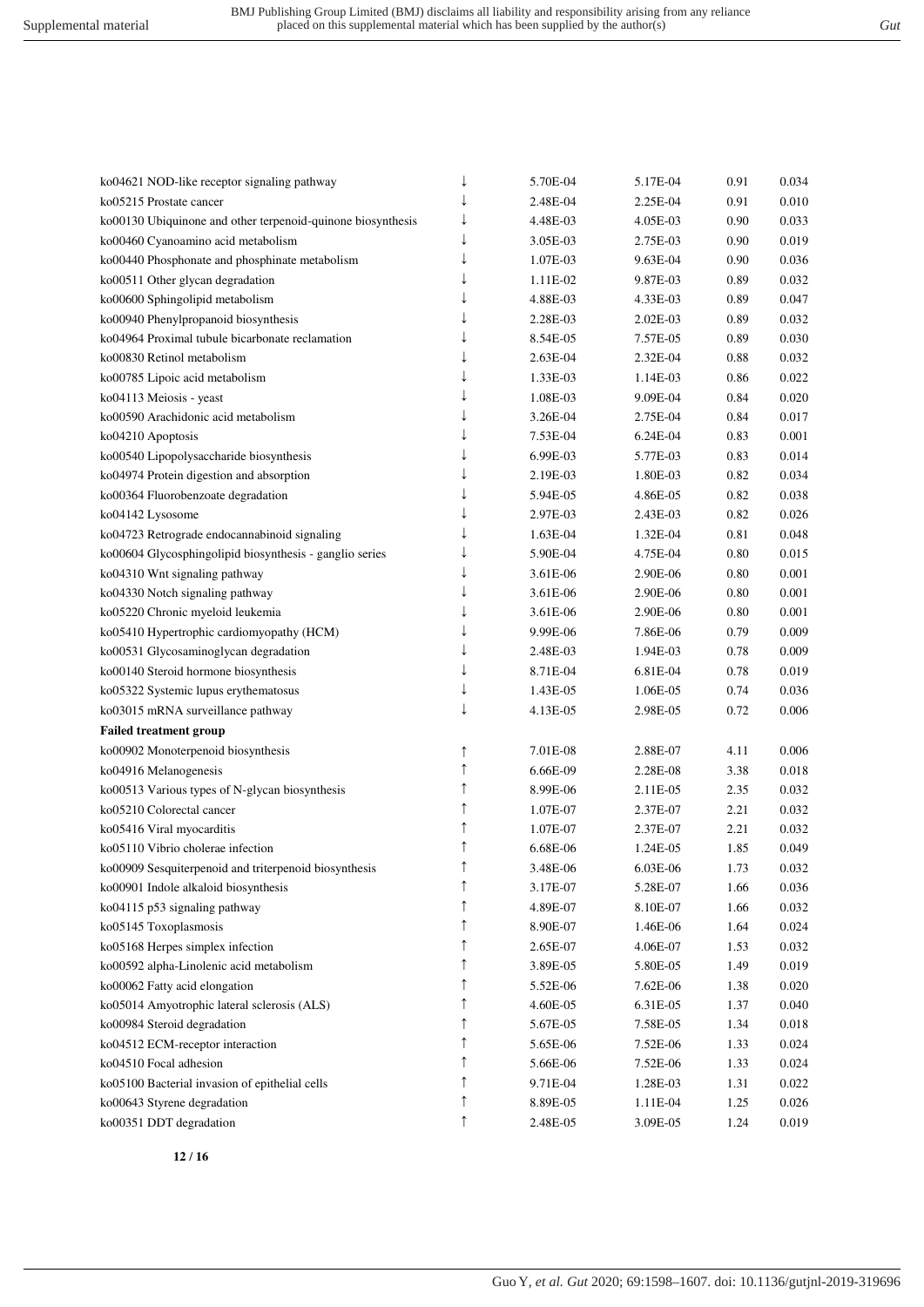| ko00380 Tryptophan metabolism                                 | ↑ | 3.94E-04 | 4.82E-04 | 1.22 | 0.027 |
|---------------------------------------------------------------|---|----------|----------|------|-------|
| ko05222 Small cell lung cancer                                |   | 4.21E-06 | 5.01E-06 | 1.19 | 0.029 |
| ko00253 Tetracycline biosynthesis                             |   | 1.89E-04 | 2.22E-04 | 1.17 | 0.018 |
| ko05016 Huntingtons disease                                   |   | 2.02E-04 | 2.33E-04 | 1.15 | 0.036 |
| ko00072 Synthesis and degradation of ketone bodies            |   | 1.84E-04 | 2.11E-04 | 1.15 | 0.024 |
| ko00791 Atrazine degradation                                  | ↑ | 5.84E-04 | 6.49E-04 | 1.11 | 0.027 |
| ko00945 Stilbenoid, diarylheptanoid and gingerol biosynthesis |   | 5.62E-05 | 6.21E-05 | 1.10 | 0.033 |
| ko00361 Chlorocyclohexane and chlorobenzene degradation       |   | 3.67E-04 | 4.01E-04 | 1.10 | 0.019 |
| ko01040 Biosynthesis of unsaturated fatty acids               |   | 7.93E-04 | 8.66E-04 | 1.09 | 0.032 |
| ko00626 Naphthalene degradation                               | ↑ | 8.33E-04 | 8.93E-04 | 1.07 | 0.027 |
| ko00450 Selenocompound metabolism                             | ↑ | 5.09E-03 | 5.40E-03 | 1.06 | 0.019 |
| ko00030 Pentose phosphate pathway                             |   | 7.47E-03 | 7.87E-03 | 1.05 | 0.019 |
| ko00564 Glycerophospholipid metabolism                        |   | 8.47E-03 | 8.79E-03 | 1.04 | 0.032 |
| ko00627 Aminobenzoate degradation                             |   | 2.38E-03 | 2.43E-03 | 1.02 | 0.044 |
| ko00500 Starch and sucrose metabolism                         |   | 3.04E-02 | 2.91E-02 | 0.96 | 0.027 |
| ko00051 Fructose and mannose metabolism                       |   | 2.02E-02 | 1.91E-02 | 0.95 | 0.019 |
| ko01055 Biosynthesis of vancomycin group antibiotics          |   | 7.10E-04 | 6.72E-04 | 0.95 | 0.032 |
| ko00521 Streptomycin biosynthesis                             |   | 3.39E-03 | 3.19E-03 | 0.94 | 0.032 |
| ko04724 Glutamatergic synapse                                 |   | 4.98E-04 | 4.68E-04 | 0.94 | 0.032 |
| ko00523 Polyketide sugar unit biosynthesis                    |   | 2.36E-03 | 2.21E-03 | 0.94 | 0.027 |
| ko00532 Glycosaminoglycan biosynthesis - chondroitin sulfate  |   | 4.23E-04 | 3.95E-04 | 0.93 | 0.049 |
| ko04973 Carbohydrate digestion and absorption                 |   | 1.20E-03 | 1.09E-03 | 0.91 | 0.027 |
| ko04978 Mineral absorption                                    |   | 3.34E-04 | 3.04E-04 | 0.91 | 0.032 |
| ko04210 Apoptosis                                             |   | 7.87E-04 | 6.95E-04 | 0.88 | 0.032 |
| ko04310 Wnt signaling pathway                                 |   | 3.97E-06 | 3.45E-06 | 0.87 | 0.032 |
| ko04330 Notch signaling pathway                               |   | 3.97E-06 | 3.45E-06 | 0.87 | 0.032 |
| ko05220 Chronic myeloid leukemia                              |   | 3.97E-06 | 3.45E-06 | 0.87 | 0.032 |
| ko03015 mRNA surveillance pathway                             |   | 4.53E-05 | 3.54E-05 | 0.78 | 0.020 |

<sup>a</sup> The fold change was calculated as the ratio of the mean relative frequency after treatment to the mean relative

frequency before treatment.

*b* Paired *t*-test after arcsine transformation of relative frequency and q values were used after adjustment for multiple comparison by the FDR.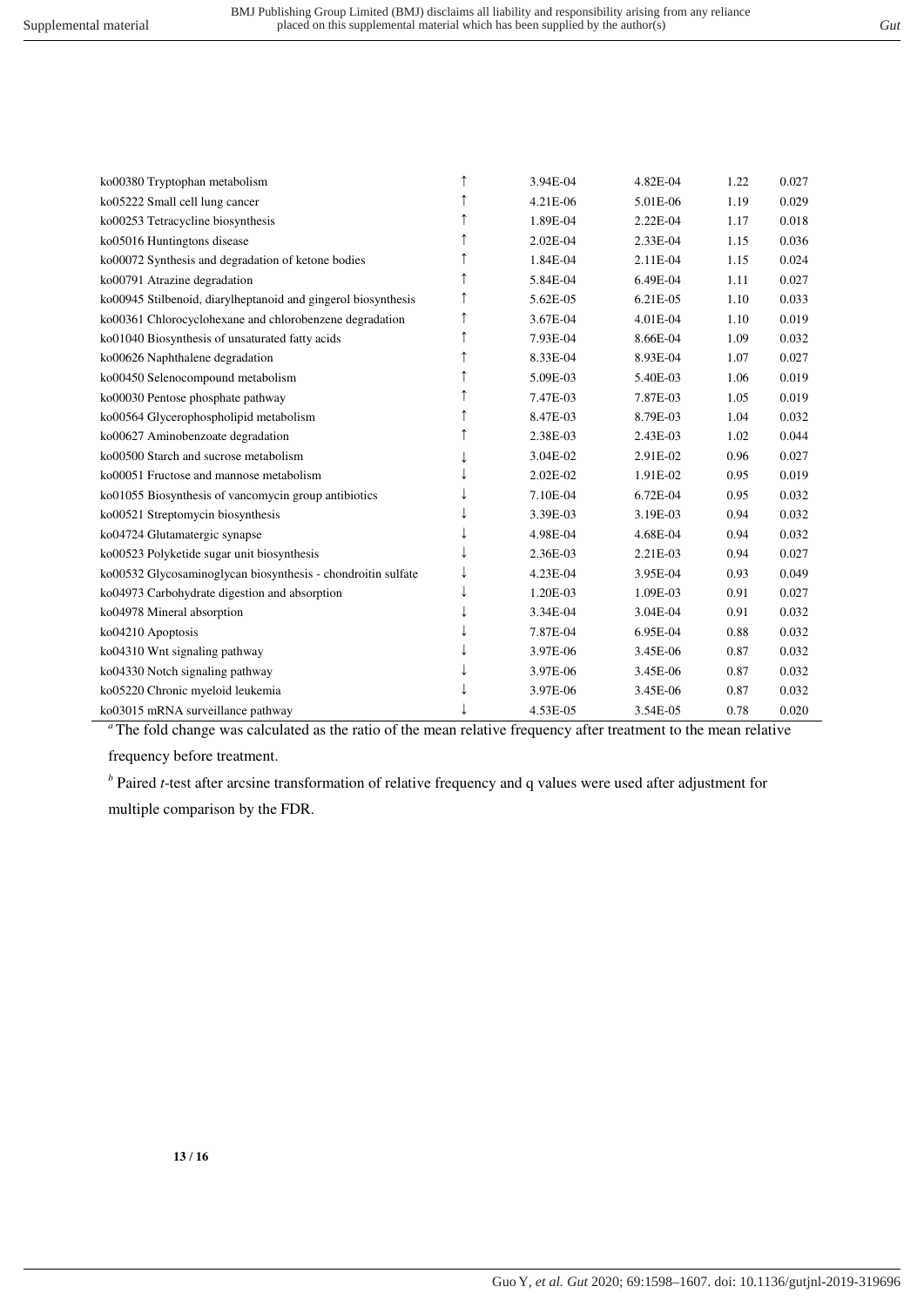| ×<br>I<br>w<br>. |
|------------------|
|                  |

| Differential gastric genera  | Normal/SG<br>$n = 32$                                    | CAG<br>$n = 42$                                          |                                   |                  | <b>IM/DYS</b><br>$n=61$                                  |                          |                  |  |
|------------------------------|----------------------------------------------------------|----------------------------------------------------------|-----------------------------------|------------------|----------------------------------------------------------|--------------------------|------------------|--|
|                              | Median of relative<br>abundance<br>(Interquartile range) | Median of relative<br>abundance<br>(Interquartile range) | OR $(95\% \text{ CI})^{\text{a}}$ | $\boldsymbol{P}$ | Median of relative<br>abundance<br>(Interquartile range) | OR (95% CI) <sup>a</sup> | $\boldsymbol{P}$ |  |
| g Alloprevotella             | $0.90\%$ (0.19%-2.78%)                                   | $0.09\%$ (0.03%-0.68%)                                   | $0.60(0.39-0.92)$                 | 0.019            | $0.11\%$ (0.02\%-0.58\%)                                 | $0.71(0.51-0.98)$        | 0.037            |  |
| g_Bacteroides                | $0.33\%$ (0.11\%-0.66\%)                                 | $0.13\%$ (0.03%-0.50%)                                   | $0.40(0.13-1.25)$                 | 0.115            | $0.15\%$ (0.05%-0.63%)                                   | $0.95(0.74-1.22)$        | 0.700            |  |
| g_Corynebacterium            | $0.15\%$ (0.03\%-0.25\%)                                 | $0.04\%$ (0.01\%-0.24\%)                                 | $0.87(0.62 - 1.24)$               | 0.453            | $0.04\%$ (0.02\%-0.22\%)                                 | $0.83(0.53-1.30)$        | 0.424            |  |
| g Fusobacterium              | $1.95\%$ (0.47%-4.39%)                                   | $0.18\%$ (0.08%-0.86%)                                   | $0.58(0.41 - 0.82)$               | 0.002            | $0.28\%$ (0.07%-1.2%)                                    | $0.68(0.52-0.88)$        | 0.004            |  |
| g_Gemella                    | $0.53\%$ (0.11%-0.89%)                                   | $0.09\%$ (0.02\%-0.50\%)                                 | $0.49(0.22-1.11)$                 | 0.088            | $0.12\%$ (0.03%-0.55%)                                   | $0.61(0.29-1.30)$        | 0.201            |  |
| g_Haemophilus                | $3.81\% (0.86\% - 6.88\%)$                               | $0.47\%$ (0.08\%-1.76\%)                                 | $0.83(0.73-0.96)$                 | 0.009            | $0.65\%$ (0.08%-2.53%)                                   | $0.91(0.82-1.01)$        | 0.064            |  |
| g Helicobacter               | $2.26\%$ (0.76%-16.01%)                                  | $90.09\%$ (24.85%-96.62%)                                | $1.03(1.02-1.05)$                 | $0.001$          | $86.66\%$ (29.47%-96.53%)                                | $1.03(1.01-1.04)$        | < 0.001          |  |
| g Neisseria                  | $5.80\%$ (0.98%-12.02%)                                  | $0.42\%$ (0.13\%-3.71\%)                                 | $0.89(0.82 - 0.97)$               | 0.006            | $0.72\%$ (0.14\%-3.07\%)                                 | $0.85(0.77-0.94)$        | 0.001            |  |
| g_Porphyromonas              | $1.65\%$ (0.36%-3.04%)                                   | $0.19\%$ (0.04%-0.73%)                                   | $0.63(0.46 - 0.87)$               | 0.005            | $0.23\%$ (0.06%-0.9%)                                    | $0.58(0.41-0.82)$        | 0.002            |  |
| g_Prevotella                 | $3.62\%$ $(1.57\% - 6.85\%)$                             | $0.48\%$ (0.17%-2.13%)                                   | $0.81(0.69-0.95)$                 | 0.009            | $0.42\%$ $(0.15\% - 1.79\%)$                             | $0.80(0.68-0.93)$        | 0.004            |  |
| g_Rothia                     | $1.25\%$ (0.34%-2.38%)                                   | $0.09\%$ $(0.02\% - 0.62\%)$                             | $0.40(0.22 - 0.73)$               | 0.003            | $0.16\%$ (0.04%-0.92%)                                   | $0.44(0.28-0.71)$        | < 0.001          |  |
| g_Staphylococcus             | $0.15\%$ (0.03\%-0.24\%)                                 | $0.04\%$ (0.01\%-0.26\%)                                 | $1.53(0.64-3.67)$                 | 0.337            | $0.04\%$ (0.01\%-0.18\%)                                 | $1.24(0.80-1.90)$        | 0.336            |  |
| g Streptococcus              | $3.67\%$ (1.64%-7.59%)                                   | $0.49\%$ $(0.13\% - 3.38\%)$                             | $0.79(0.67-0.93)$                 | 0.004            | $1.00\%$ (0.17%-2.79%)                                   | $0.93(0.86-1.02)$        | 0.110            |  |
| g_Streptophyta               | $0.41\%$ (0.05%-1.25%)                                   | $0.05\%$ (0.01\%-0.52\%)                                 | $0.88(0.74-1.06)$                 | 0.191            | $0.32\%$ (0.05%-0.84%)                                   | $0.96(0.92-1.00)$        | 0.072            |  |
| g_unknown_Bacteria           | $11.43\%$ (3.39%-17.94%)                                 | $0.88\%$ (0.33%-3.8%)                                    | $0.94(0.89-0.99)$                 | 0.020            | $0.94\%$ $(0.43\% - 6.78\%)$                             | $0.95(0.90-0.99)$        | 0.025            |  |
| g unknown Neisseriaceae      | $0.12\%$ (0.03%-0.29%)                                   | $0.03\%$ (0.00%-0.13%)                                   | $0.28(0.05-1.73)$                 | 0.171            | $0.01\%$ (0.00%-0.14%)                                   | $0.85(0.25-2.86)$        | 0.789            |  |
| g_unknown_Prevotellaceae     | $1.32\%$ (0.49%-2.17%)                                   | $0.14\%$ (0.05%-0.8%)                                    | $0.54(0.34-0.86)$                 | 0.009            | $0.13\%$ (0.03%-0.59%)                                   | $0.64(0.42-0.97)$        | 0.034            |  |
| $g$ <sub>_</sub> Veillonella | $0.96\%$ $(0.21\% - 2.23\%)$                             | $0.22\%$ (0.04%-1.00%)                                   | $0.47(0.28-0.79)$                 | 0.005            | $0.33\%$ (0.06%-0.86%)                                   | $0.63(0.42-0.95)$        | 0.028            |  |

**Supplementary table 6. Associations of differential gastric genera after** *H. pylori* **eradication with gastric lesions** 

<sup>a</sup> Unconditional logistic regression adjusted for age and sex.

CAG, chronic atrophic gastritis; CI, confidence interval; DYS, dysplasia; IM, intestinal metaplasia; OR, odds ratio; SG, superficial gastritis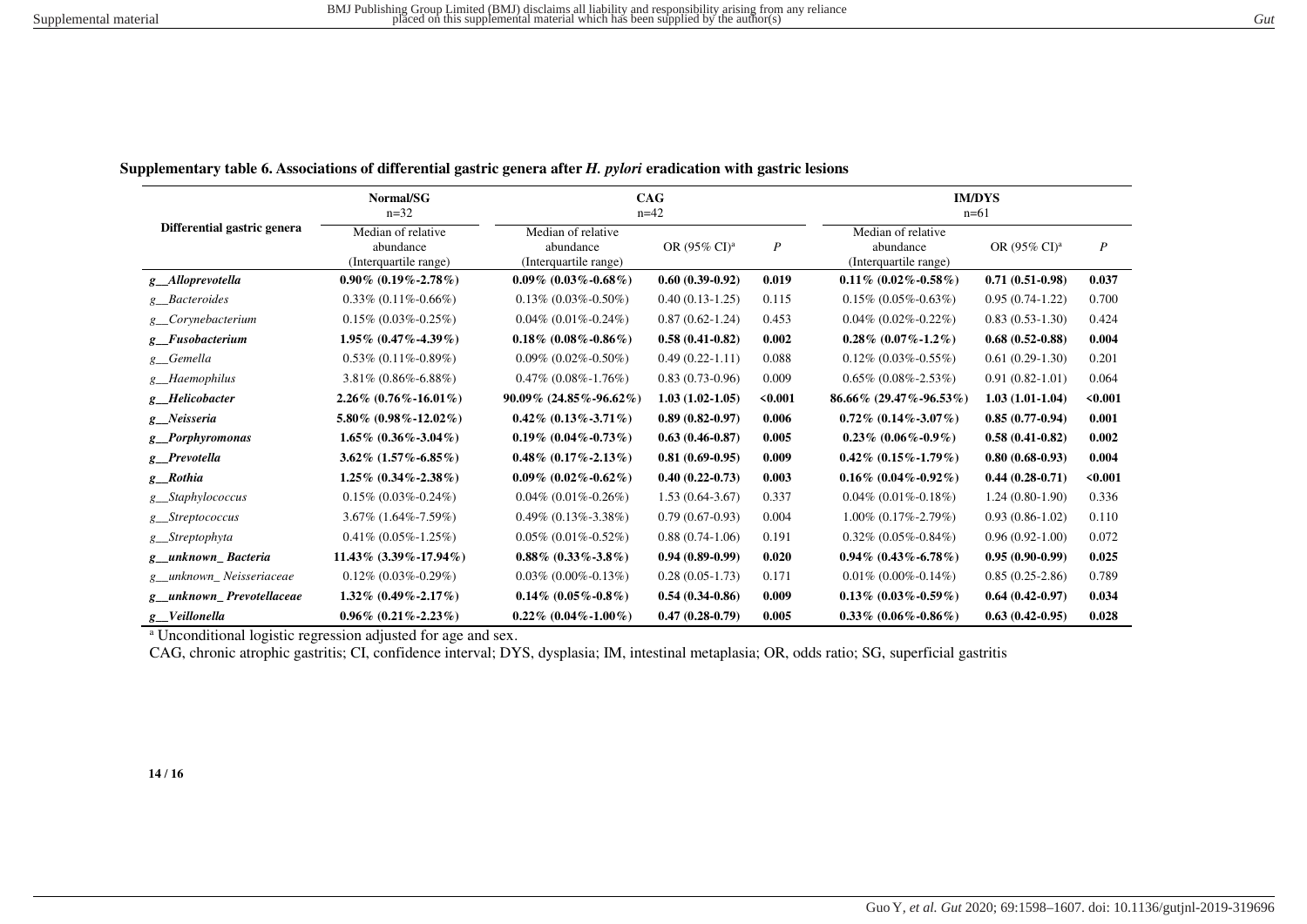

# **Supplementary figure 1. The trends in gastrointestinal microbial diversity before and after anti-***H. pylori* **treatment**

Paired plots showing alteration trends in (**A1**) gastric richness index before and after successful eradication; (A2) gastric Shannon index before and after successful eradication; (**A3**) gastric richness index before and after failed treatment; (**A4**) gastric Shannon index before and after failed treatment; (**B1**) fecal richness index before and after successful eradication; (**B2**) fecal Shannon index before and after successful eradication; (**B3**) fecal richness index before and after failed treatment; (**B4**) fecal Shannon index before and after failed treatment.